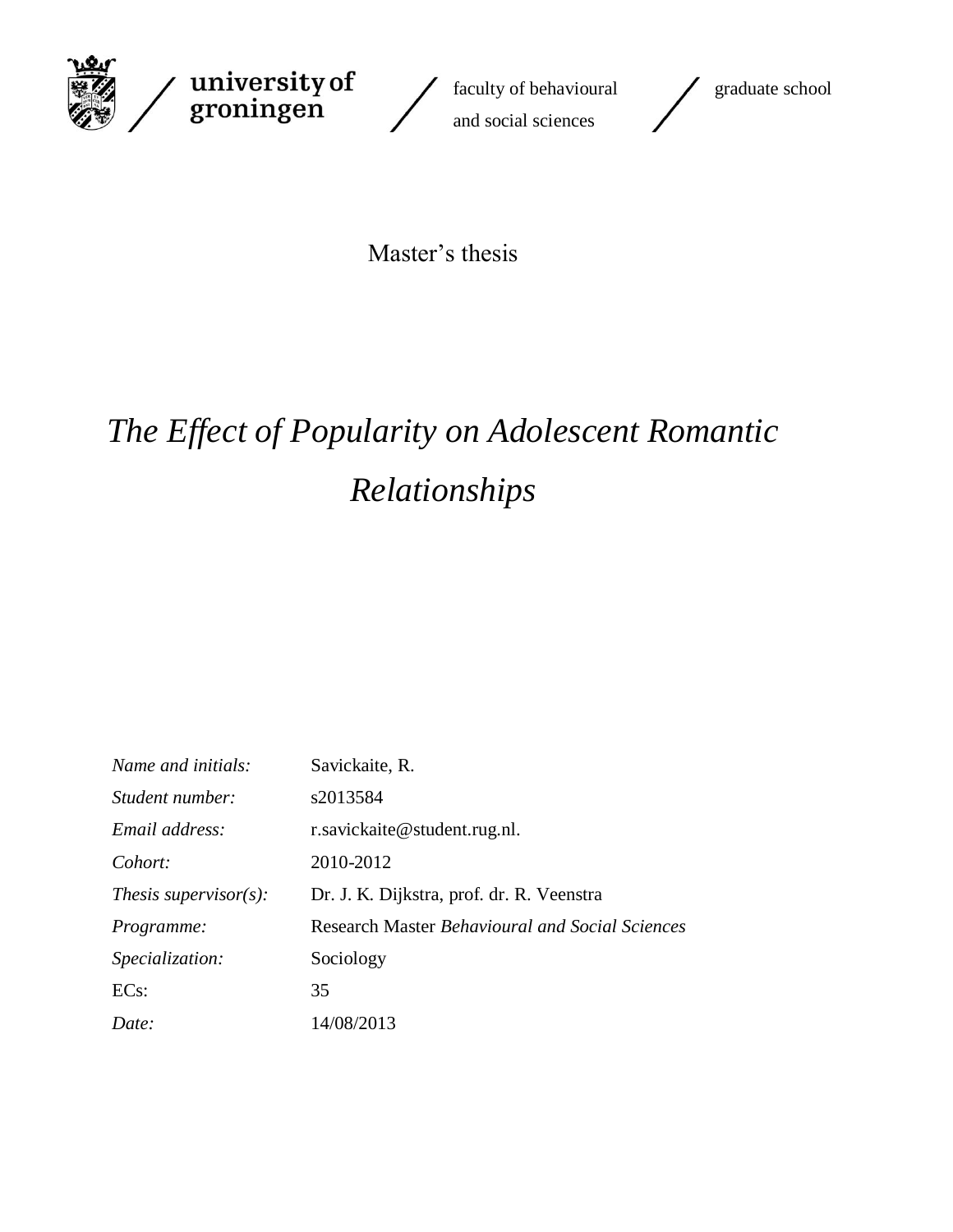### Running head: POPULARITY AND DATING

The Effect of Popularity on Adolescent Romantic Relationships

Rūta Savickaitė

*University of Groningen* Jan Kornelis Dijkstra<sup>1</sup> *University of Groningen*

Katya Ivanova

*Tilburg University*

René Veenstra

*University of Groningen*

August 2013

 1 Corresponding author at the ICS, University of Groningen, Grote Rozenstraat 31, 9712 TG Groningen, the Netherlands. Phone: +31-50-3636551; FAX: +31-50-3636226. E-mail: jan.dijkstra@rug.nl.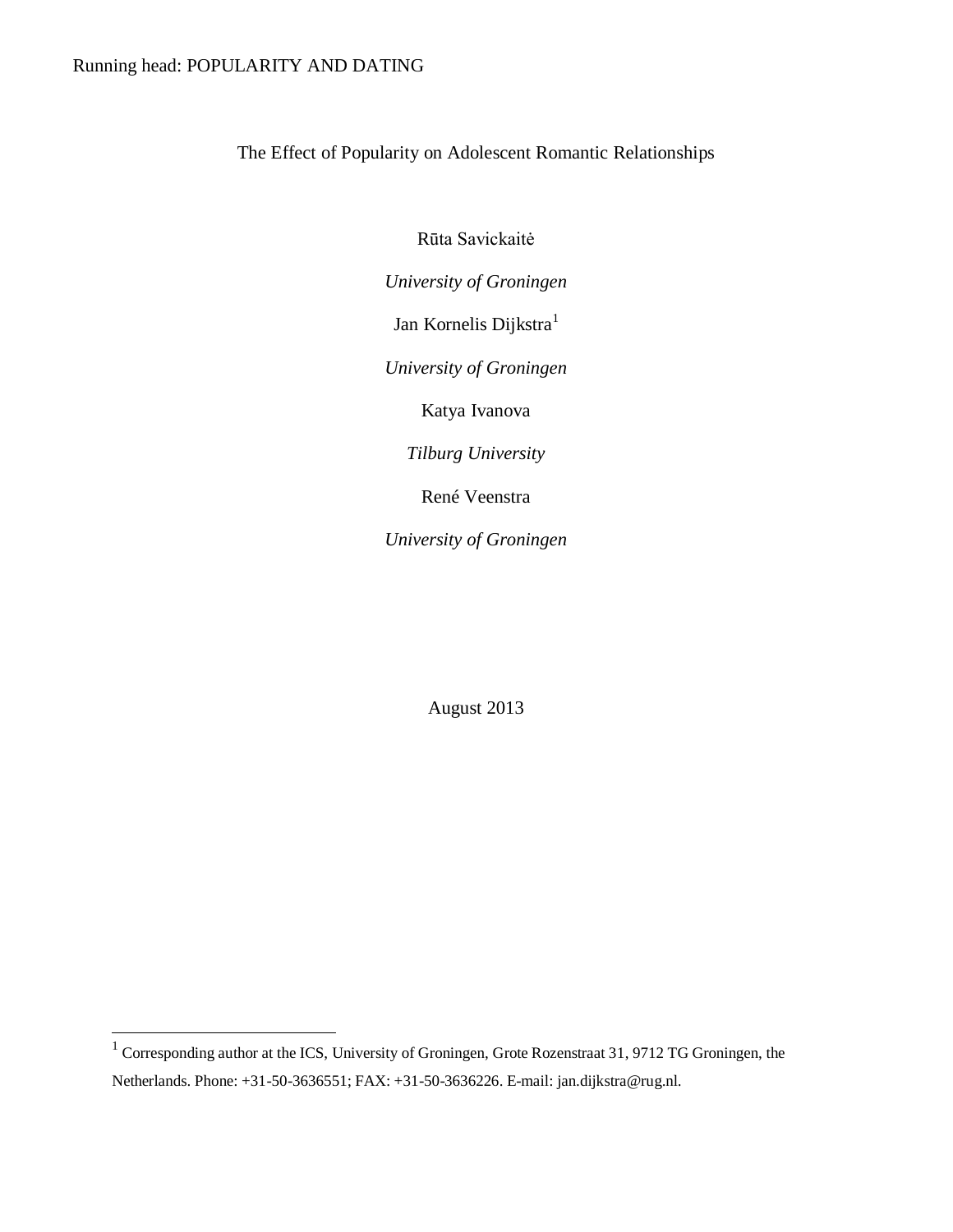#### **Abstract**

Two major concerns in adolescents' lives are popularity and romantic relationships. This study focuses on how popularity affects the propensity of adolescent romantic relationships, that is whether popularity increases chances of dating and number of dating episodes and how those effects change with the inclusion of other characteristics related to popularity, such as physical maturition, physical attractiveness, risk behavior, aggressive behavior, prosociality and unsupervised time spending. Results showed that popular adolescents were more prone to date, however, only age and gender predicted the number of dating episodes. There were also gender differences, for example, physical maturation was only important for boys, and not for girls.

*Keywords:* Adolescence; Romantic relationships; Popularity; Hurdle model.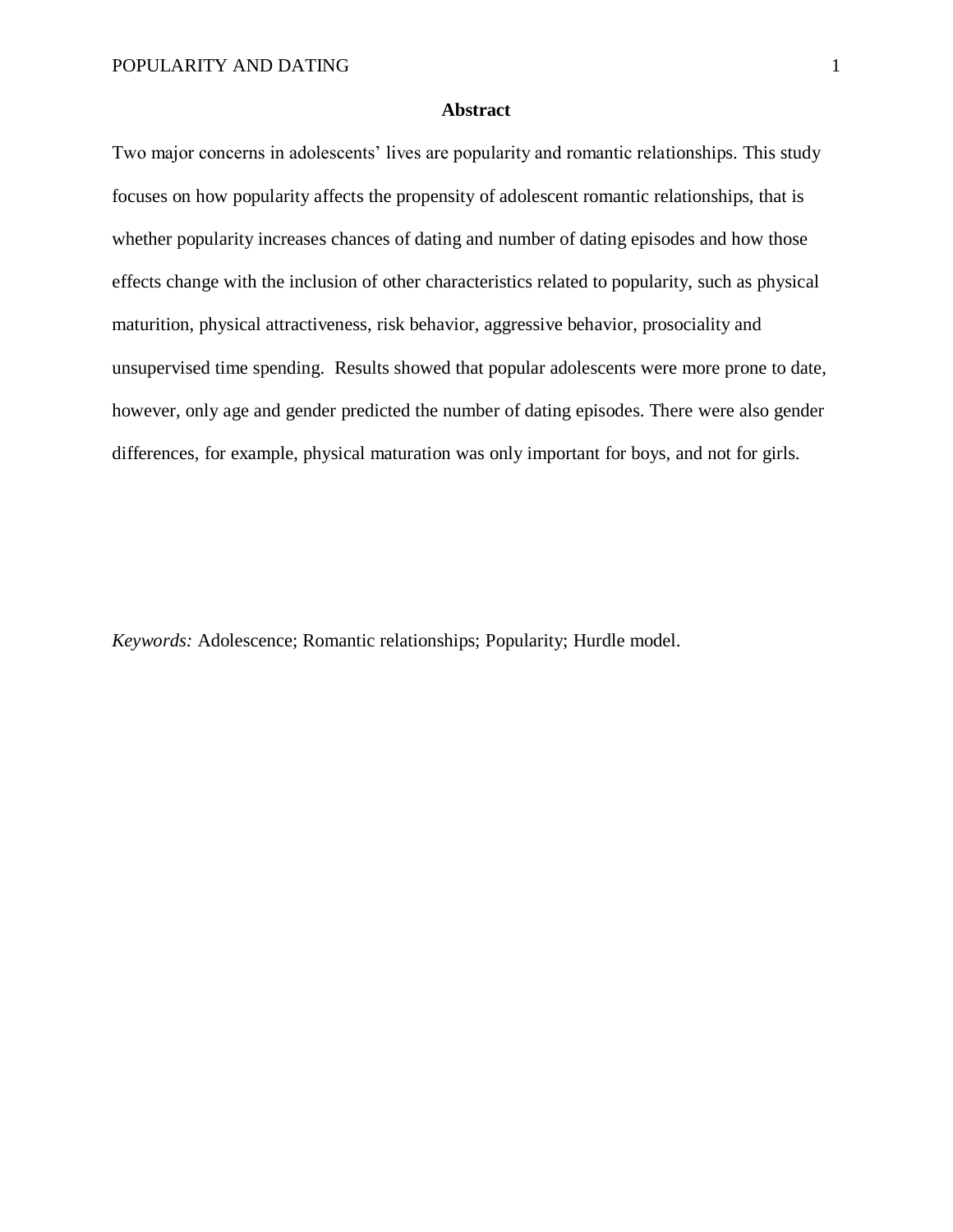#### **The Effect of Popularity on Adolescent Romantic Relationships**

Even though young people spend a great deal of time thinking about, talking about, and being in romantic relationships, for a long time adolescent dating has been dismissed as superficial (Furman & Shaffer, 2003; Collins, Welsh, & Furman, 2009). However, more and more scholars argue that these relationships play a pivotal role in the lives of adolescents (Feiring, 1996; Furman, 2002; Collins, 2003; Collins et al., 2009). For example, according Sullivan (1953), the establishment of romantic relationships during adolescence is one of the most important developmental tasks of that age. It not only influences the course of subsequent relationships but romantic relationships are also important for adolescents' autonomy development, identity status, intimacy skills and conflict management (Seiffge-Krenke & Connolly, 2010). Previous research has mostly focused on the outcomes of romantic relationships (Collins et al., 2009; Furman & Shaffer, 2003), the effects of family and parental relationships (Ivanova, Mills, & Veenstra, 2011; Overbeek et al., 2003) as well as psychological functioning of adolescents who start dating (Zimmer-Gembeck, Siebenbruner, & Collins, 2001). However, research investigating how peer-valued characteristics affect adolescents' romantic relationships is still scarce. Thus this study aims to fill the gap in the research on the determinants of the adolescent romantic relationships and answer the question "who dates?" with the focus on the peer context.

Besides dating, another major concern in adolescents' lives is popularity (Adler & Adler, 1998; Dijkstra, Cillesen, Lindenberg, & Veenstra, 2010). Popularity represents the social standing in the peer group and is an important aspect of peer relationships that influence adolescents' social and emotional development (Collins & Steinberg, 2007; Rubin, Bukowski, & Parker, 2007). The central aspect of popularity is the idea that the popular adolescent is attractive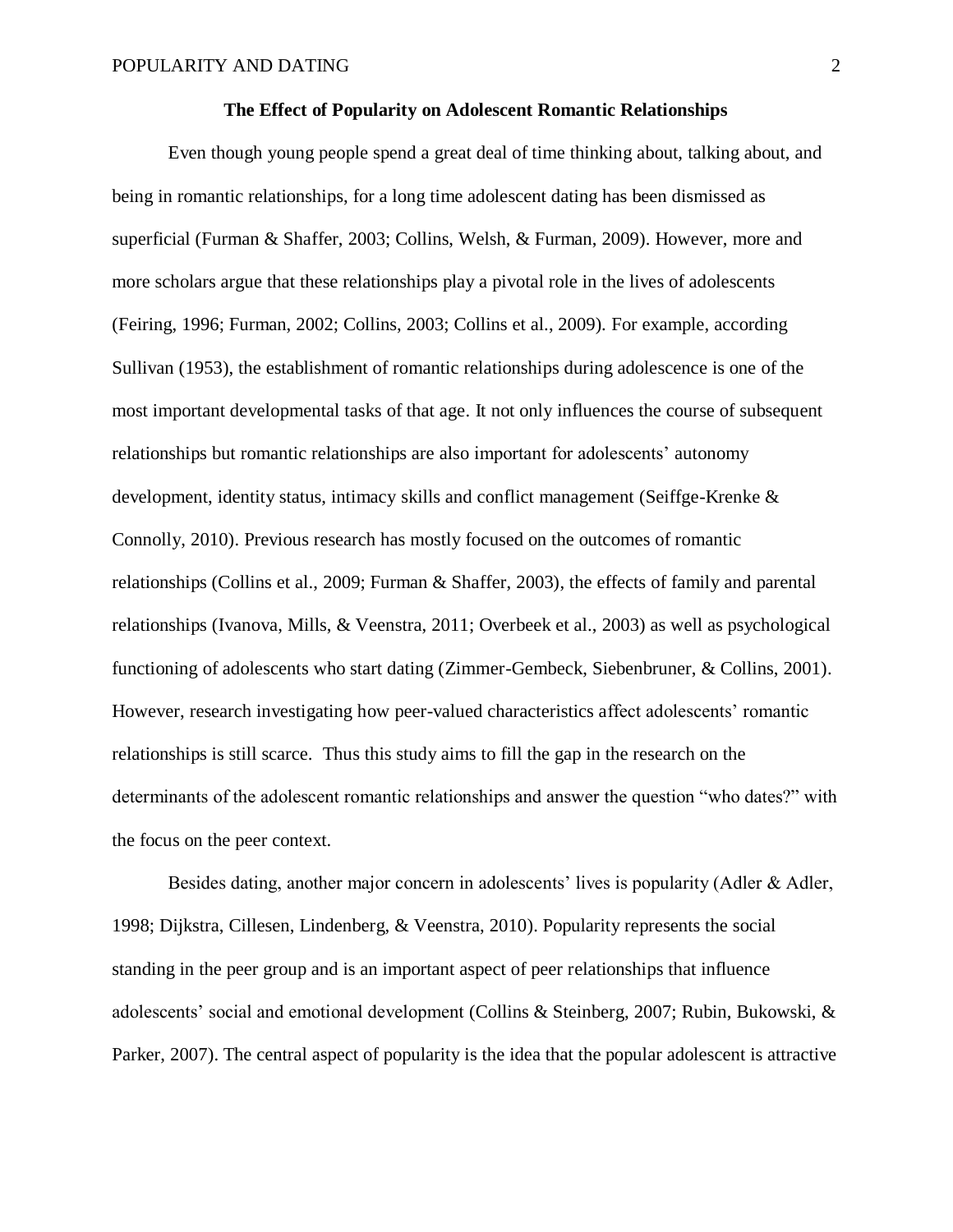to many and someone who peers in general want to hang out, affiliate, or associate with (Dijkstra et al., 2010).

Furthermore, popularity is known to be associated with other characteristics, such as physical development, physical attractiveness, athletic abilities, risk behavior, aggressive behavior, and prosociality (Adler & Adler, 1998; Dijkstra et al., 2009; 2010). One explanation is that these characteristics are related to popularity, because it shows peers that one can successfully bridge the maturity gap, referring to the discrepancy between biological and social maturation (Moffitt, 1993), by engaging in adult behaviors that underline maturation and autonomy (Dijkstra et al., 2010). Previous research showed that characteristics that affect popularity are also related to dating behavior (Ha, Overbeek, & Engels, 2009). For example, physical attractiveness (Furman & Winkles, 2010), risk behavior (Miller et al., 2009), intrasexual peer aggression (Gallup, O'Brien, & Wilson, 2011), mature appearances (Zimmer-Gembeck & Collins, 2008) increases chances of dating in adolescents. However, to our knowledge there has not been a study that incorporates all these characteristics into one model.

The aim of the current study is to investigate the effects of popularity on dating propensity. This study attempted to answer the following research question: *Does popularity increase chances of dating and number of dating episodes, and how other characteristics change this effect?* In addition, we also look to what extent this might differ for boys and girls*?*

#### **Popularity and related characteristics**

Increased interaction with cross-gender peers is one of the most noticeable developmental changes occurring in early adolescence. There is a developmental pathway from same-gender friendship groups before adolescence into the emergence of mixed-gender crowds in adolescence (Connolly et al., 2000; Connolly et al., 2004). Cross-gender friendships can serve as a conduit for heterosexual romantic relationships and, in fact, may result into romantic relationships in some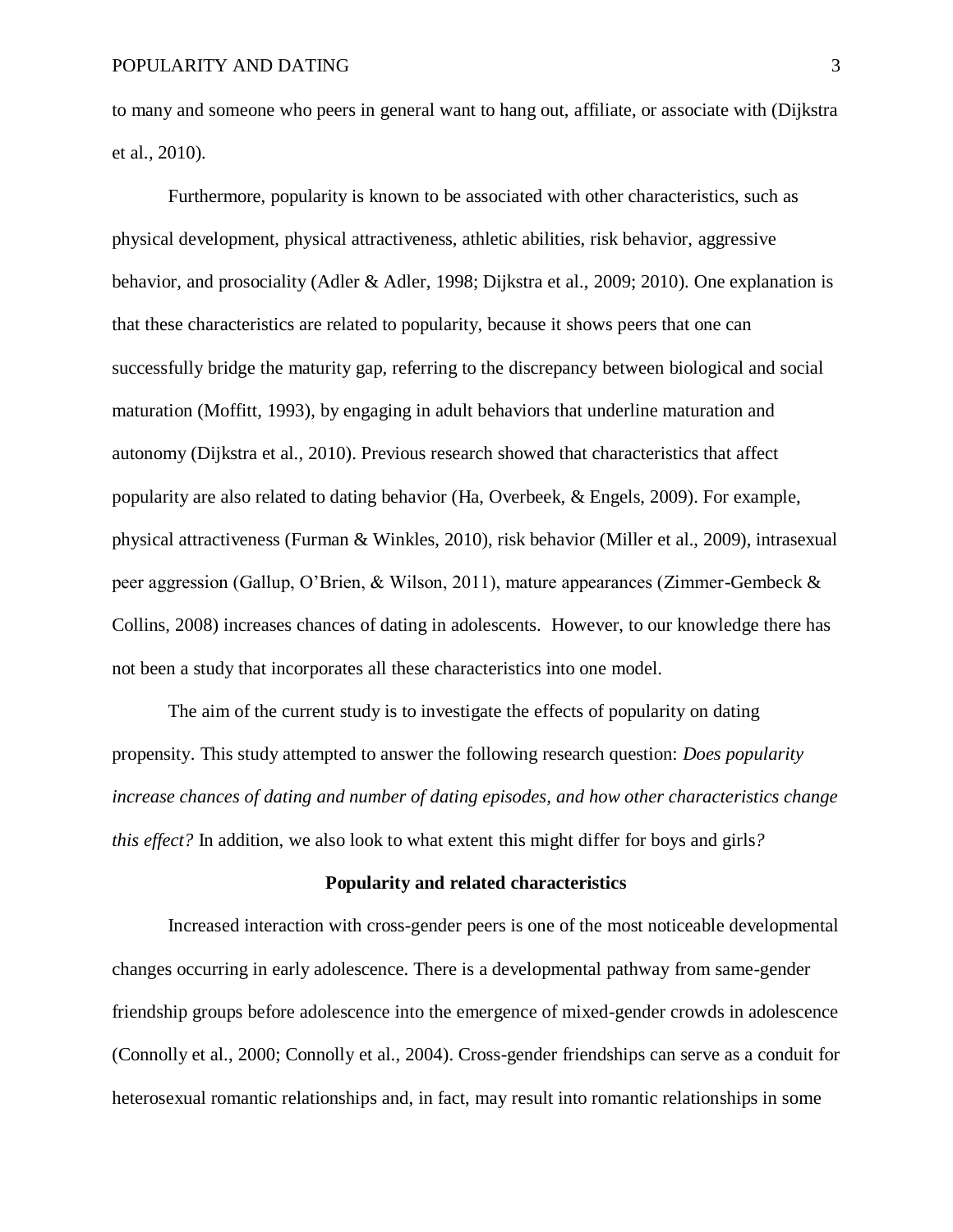cases (Furman & Shaffer, 1999). Dating occurs along a continuum with youth typically progressing from involvement in mixed-gender peer group activities in early adolescence to group dating to finally dyadic dating outside of the group later in adolescence (Brown, 1999). Previous research hints to the direction that high status in the peer group may be a precursor to the establishment of early romantic relationships (Brown, 1999; Connolly et al., 2000). Popular adolescents are usually the first ones who become involved in the mixed-gender groups which create opportunities for heterosexual dating (Adler & Adler, 1998). Moreover, according to sexual selection theory, human mating is strategic and one seeks particular mates to solve specific adaptive problems (Buss & Schmitt, 1993). Popularity might increase the chances of success in the reproductive competition by signaling dominance and hierarchical standing in the group.

Higher standing among peers has been shown to be positively associated with the likelihood of having dating experience (Franzoi et al., 1994, Miller et al., 2009). Moreover, Brown (1999) presents the developmental pathway approach to analyze adolescence romantic relationships, arguing that social standing is of high importance in the emergence of the first romantic relationships. Popularity can affect one's ability to initiate and establish romantic relationship. This leads to the first hypothesis: *Popular adolescents are more likely to date than their less popular peers (H1).*

Furthermore, popularity is associated with various characteristics, such as physical attractiveness, athletic abilities, risk behavior, and prosocial behavior (Dijkstra et al., 2009). These are the "building blocks" of popularity. In addition, physical development and unsupervised time spending can be related to both popularity and dating. In relation to dating behavior, all mentioned characteristics can be divided into three conceptual blocks: *maturation*, *competition*, and *opportunity*.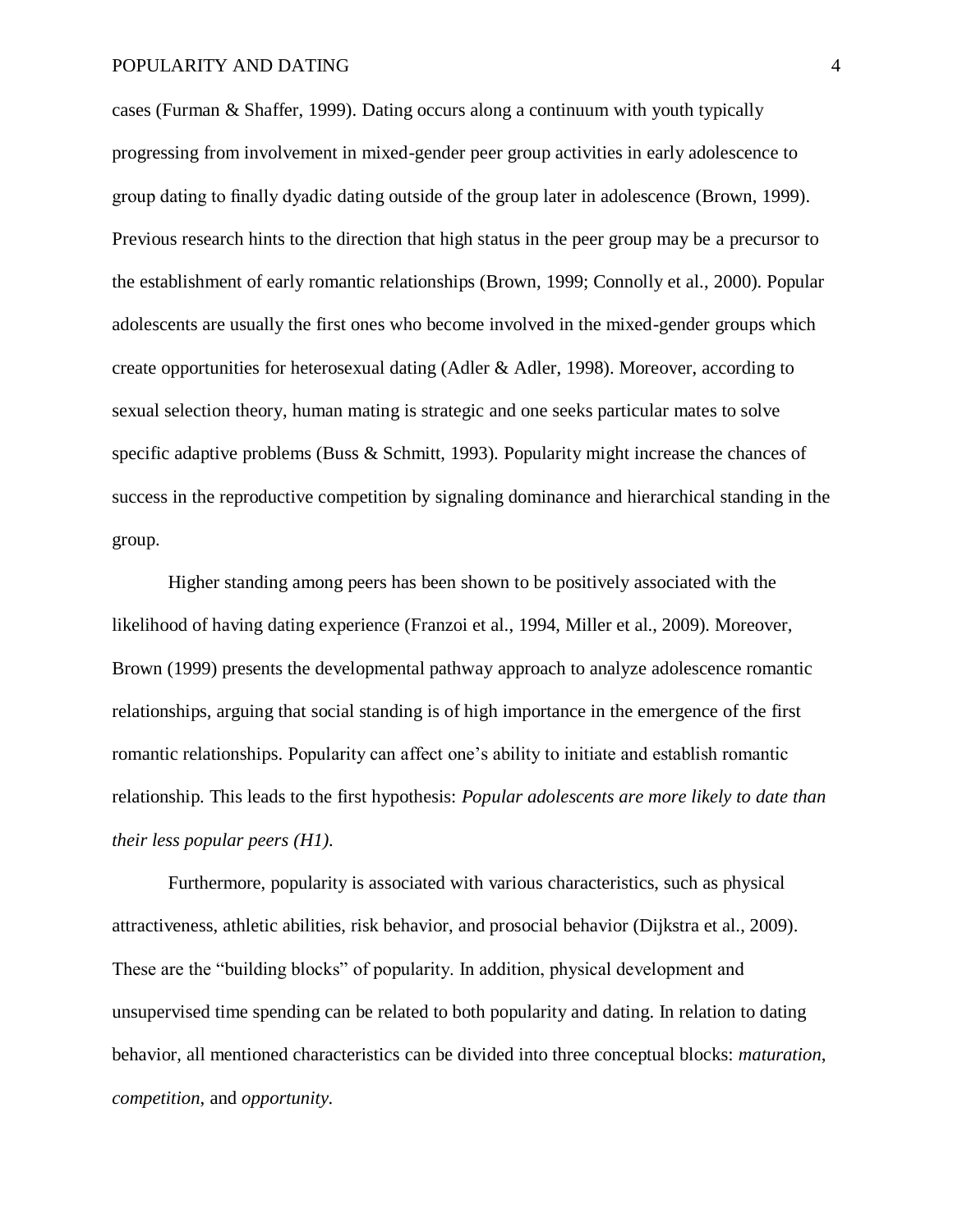#### **Maturation**

Physical changes associated with puberty are the central marker of the transition from childhood to adolescence. The appearance of adult characteristics becomes linked with expectations for adult behavior (Petersen et al., 1988). Moreover, biological maturation is associated with an increased interest in sexual behavior and romantic interests (Miller & Benson, 1999). Romantic interactions often begin to emerge with such interests. However, there are gender differences in pubertal timing: pubertal timing for girls starts earlier compared to boys. Thus it can be expected that in the middle adolescence, at the beginning of dating, girls are already quite mature, whereas there is more variability in physical development among boys. This leads to the second hypothesis: *Later physical development has negative effect on boys' dating propensity (H2a)*.

Next to physical development, physical attractiveness and athletic abilities can also signal maturation. They are in fact two sides of the same coin, and are both important in partner selection (Ha et al., 2010). Being good looking and sportive both represent health and reproductive success and can therefore signal maturation and increase attractiveness for crossgender peers. According to Furman and Winkles (2010), physical appearance is related to the degree of causal and serious romantic involvement. Ha with colleagues (2010) investigated what characteristics in a partner increases dating desire. They found that attractiveness was the primary factor for boys' dating desire. For girls, however, it appeared that both attractiveness and social status of a potential partner were important for their dating desire (Ha et al., 2010). We hypothesize, that *physical attractiveness and athletic abilities increase chances of dating (H2b).*

#### **Competition**

There is a competition in the dating market for the most desired partners. Various behaviors increase ones chances of having a romantic relationship. From a developmental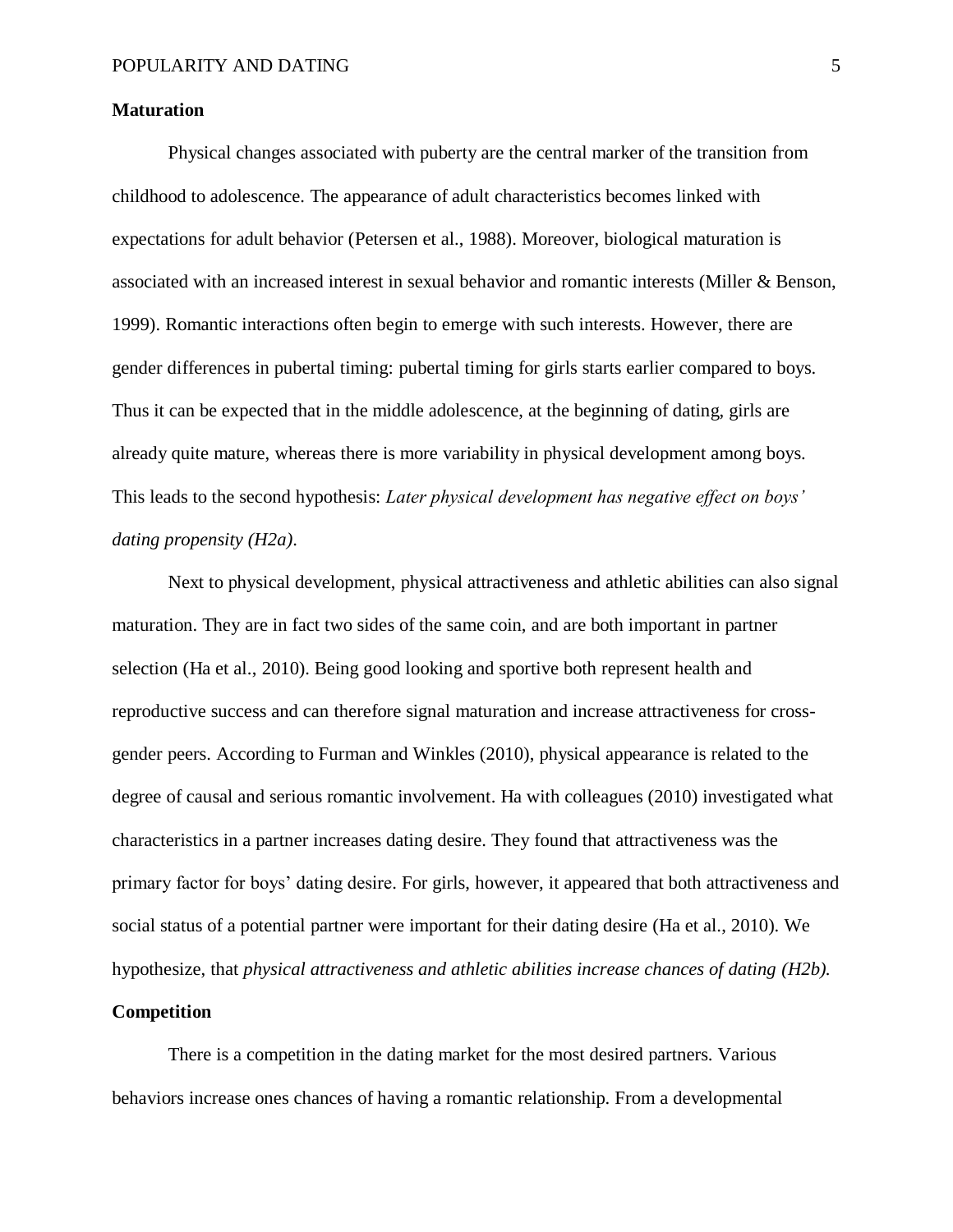perspective, it has been argued that adolescents face a discrepancy between their biological maturation and social opportunities to be fully acknowledged as adult, resulting in various strategies to overcome this "maturity gap" (Moffitt, 1993). According to Moffitt (1993) adolescent rule-breaking behavior serves as a means to establish one's "grown-up" status. Previous research showed that popular adolescents were indeed higher in risk behavior, which can be used to overcome the maturity gap (Dijkstra et al., 2009). Their successful way of dealing with the maturity gap might give popular adolescents an advantage in the competition with peers. Thus it might be the case that adolescents involved in rule breaking behavior have higher dating propensity. We hypothesize, that *risk behavior has a positive effect on dating propensity (H3).*

Earlier studies suggest that aggressive behavior is important in the initiation of romantic relationships (Gallup et al., 2011). If there is competition in the mating market, aggression against same-gender peers can be strategically used to increase reproductive chances (Griskevicius et al., 2009). We hypothesize, that *aggression has strong positive effect on dating propensity (H4).*

More positive behavior can also increase one's likeability and chances of dating. However, no clear direction of prosociality on romantic relationship initiation has been found in the literature. Popular adolescents are known to use both risk taking and prosocial behavior to achieve popularity (Dijkstra et al., 2009), and consequently increase chances of initiating romantic relationships. Thus it is important to control for the effect of prosocial behavior when predicting dating.

#### **Opportunity and control variables**

Opportunities for cross-gender interaction are not directly related to popularity, but are of great importance for dating. If adolescents spend a lot of time with their friends unsupervised by their parents, they have more opportunities to establish romantic relationships.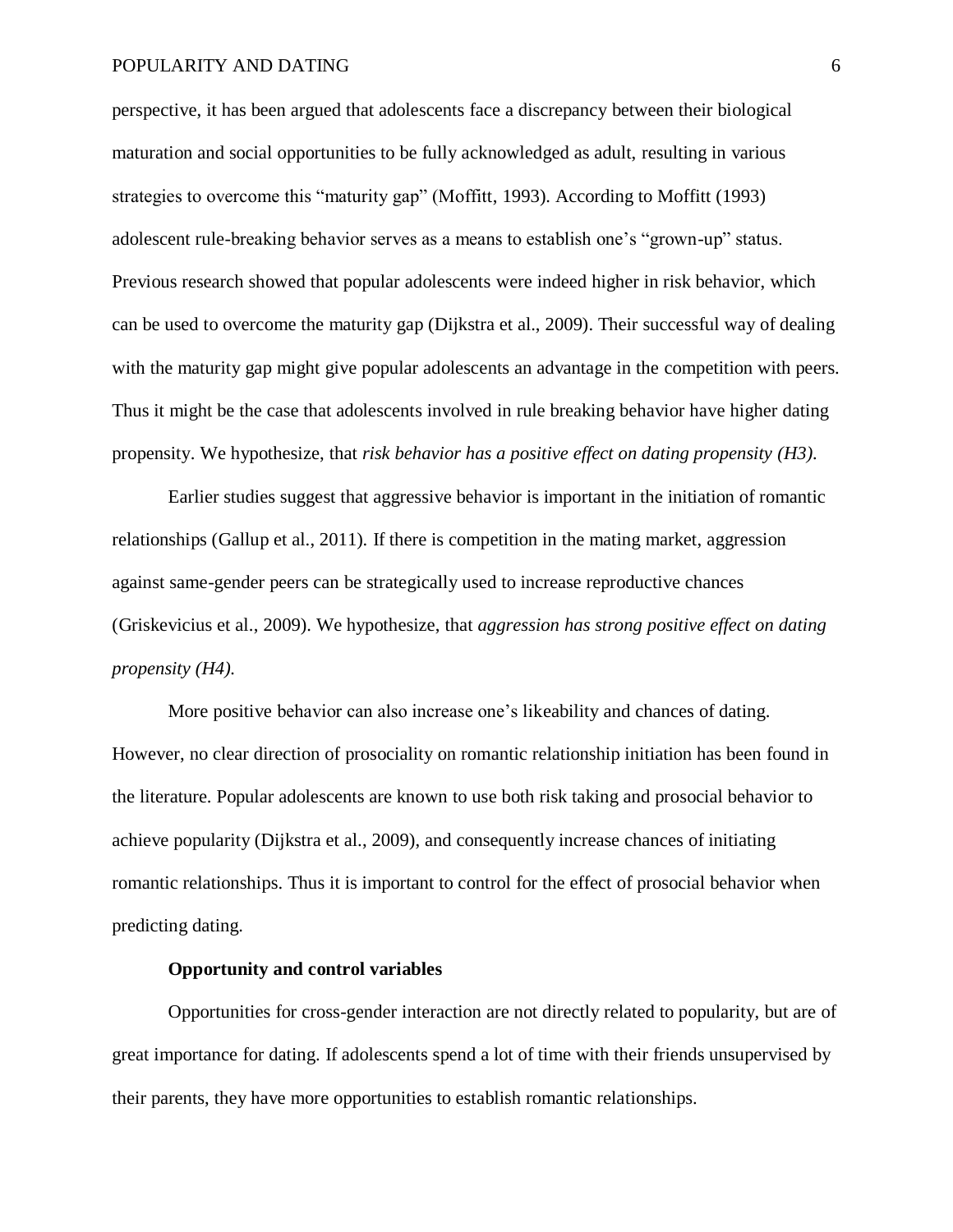Additionally, social economic status (SES) could be directly or indirectly related to opportunities of dating. For example, adolescents who get more pocket money can spend them in dating activities (e.g. going to the movies, buying gifts). Or it might be that parents with higher SES can afford paying for their children's extracurricular activities and in this way increase their children's time spent outside home.

There are more determinants that effect adolescent romantic relationships. Previous research on adolescent romantic relationships has found that experiencing parental divorce speeds up the transition to the first romantic relationship (Ivanova et al., 2011). This is due to heightened sensitivity to stress during the transition period of adolescence. Therefore, it is important to control for a possible effect of parental divorce on adolescents' dating behavior.

In sum, we test the effect of popularity on adolescents' dating propensity as well as characteristics related to popularity. To understand why popularity is related to dating we test whether the predictive power of popularity on propensity to date is decreased by these characteristics.

#### **Methods**

#### **Sample**

Data were used from TRAILS (Tracking Adolescents' Individual Lives Survey). TRAILS is a prospective cohort study of Dutch adolescents who will be measured biennially from the age around 11 until they are at least 25 years old. TRAILS is designed to chart and explain the development of mental health and social development from preadolescence into adulthood (de Winter et al., 2005). It is a longitudinal study: the first wave (T1) took place in 2001-2002, the second wave (T2) was in 2003-2004, and the data for the third wave (T3) was gathered in 2005- 2007. Details about the study are published elsewhere (Huisman et al., 2008; Winter et al., 2005).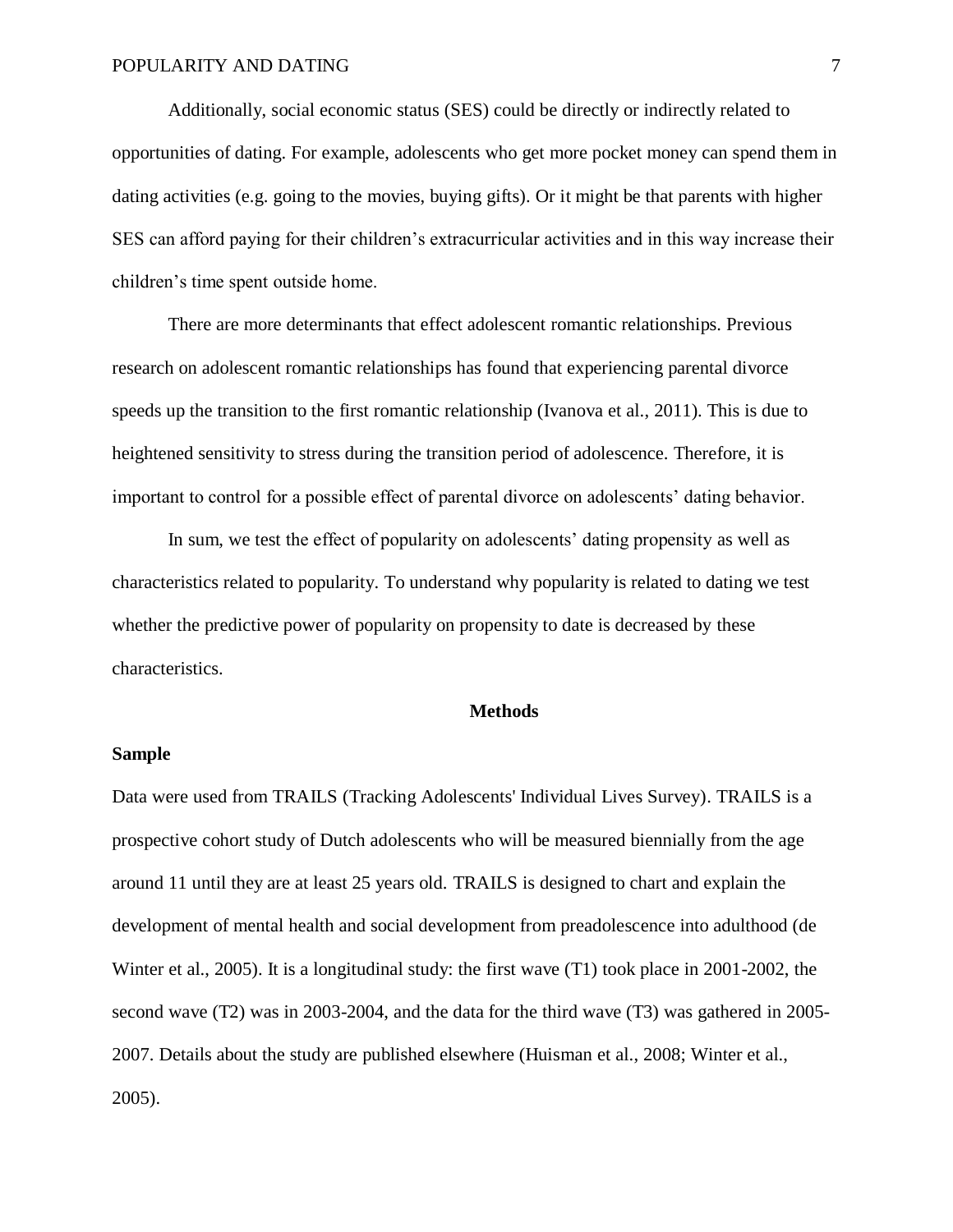The TRAILS target sample involved preadolescents living in five municipalities in the north of the Netherlands, including both urban and rural areas (De Winter et al., 2005). Of all children and parents approached for the participation in the TRAILS study 76.0% gave consent, which resulted in an initial sample of 2,230 participants (*M* age = 11.11; *SD* = 0.56).

During the second wave of data collection, *peer nominations* were assessed in classes with at least three regular TRAILS participants. Schools provided the names of classmates of TRAILS participants. All eligible students then received an information letter for themselves and their parents, in which they were asked to participate. If students or their parents wished to refrain from participation, they were requested to send a reply card within 10 days. Approximately two weeks after the information letter had been sent, a TRAILS staff member visited the selected school classes to assess the peer nominations. The assessment of the peer nominations lasted about 15 minutes and took place during regular lessons. Respondents could nominate an unlimited number of same-gender and cross-gender classmates in their responses to all questions. This resulted in a subsample with peer nominations from both TRAILS participants and their classmates, including 3,312 students from which 1,007 were TRAILS participants (*M*  $age = 13.60$ ;  $SD = 0.66$ ).

In the third wave of TRAILS the *Event History Calendar* (EHC) interviews were performed, during which the adolescents were asked to report important life events (e.g., the start and end of romantic relationships) on a detailed monthly calendar going back to the beginning of the TRAILS data collection (approximately 5 years). A total of 1,513 adolescents filled the EHC interview (*M* age = 16.25; *SD* = 0.67). For the purpose of our study we were interested in timing and number of romantic relationships of participants as derived from the EHC.

In the current study we used data from peer nominations and EHC. In total, we had for 724 respondents information about their dating behavior and peer nominations. 134 of those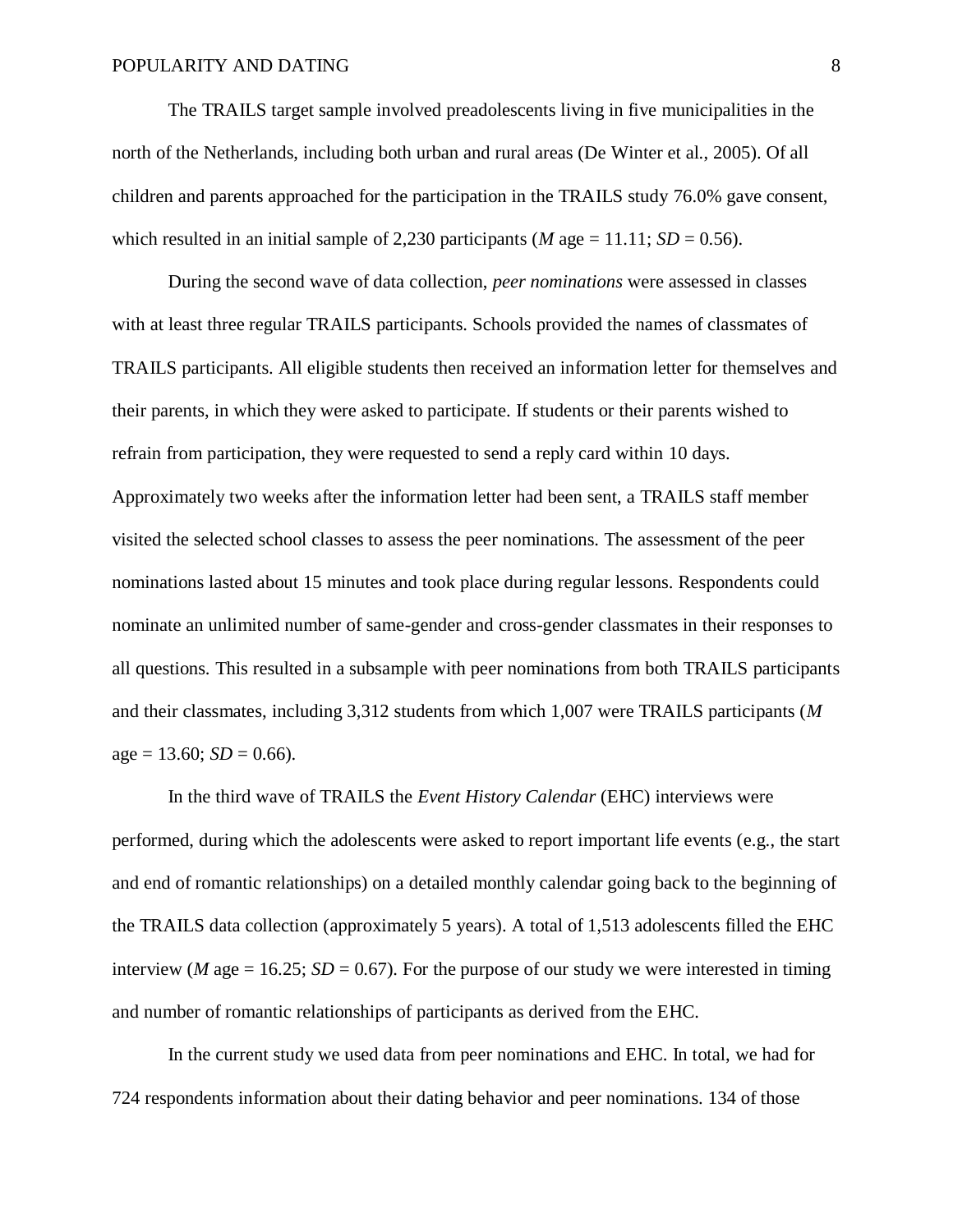respondents reported having their first romantic relationships before the second wave (early daters). Because the goal of this study is to test the effect of popularity on dating propensity, it is important that explanatory variables come before the outcome variable. In this way the inference about the effects of popularity on dating can be strengthened. It might be the case that not only popularity increases chances of dating, but that dating also increases popularity. In order to avoid bewilderment between dependent and independent variables, early daters were excluded, yielding the final sample of  $N = 590$  adolescents (57% girls) who indicated dating after the second wave and had peer nomination data.

The target sample was compared with the early daters in order to see if there are any significant differences between both groups. Early daters were on average 12.70 (*SD* = .85) years old at the beginning of the first romantic relationship, whereas adolescents in the target sample reported first dating at the average age of 14.90 (*SD* = .90). An independent sample T-tests revealed that compared to the early daters, respondents in the target sample came from families with higher SES,  $t(714) = 7.11$ ,  $p < .05$ , Cohen's  $d = 0.35$  ( $M_{\text{target}} = .21$ ,  $SD = .77$ ;  $M_{\text{early datasets}} = -$ .06,  $SD = .78$ ), reported spending less unsupervised time,  $t(157.96) = 7.13$ ,  $p < .05$ , Cohen's  $d =$ -.59 ( $M<sub>target</sub> = 0.70$ ,  $SD = 0.80$ ;  $M<sub>early</sub>_{daters} = 1.31$ ,  $SD = 1.23$ ), and showed less externalizing problems,  $t(159.45) = 2.87$ ,  $p < .05$ , Cohen's  $d = -0.32$  ( $M<sub>target</sub> = .20$ ,  $SD = .17$ ;  $M<sub>early</sub> <sub>daters</sub> = .26$ , *SD* = .20). Comparison on the explanatory variables from the peer nomination data showed that compared to the early daters, selected participants were lower in popularity  $t(175.46) = 4.02$ ,  $p <$ .05, Cohen's  $d = -0.44$  ( $M_{\text{target}} = .09$ ,  $SD = .12$ ;  $M_{\text{early datasets}} = .15$ ,  $SD = .15$ ), less physically developed  $t(213.392) = 3.00$ ,  $p = .03$ , Cohen's  $d = -0.28$  ( $M_{\text{target}} = -0.02$ ,  $SD = 1.01$ ;  $M_{\text{early datasets}} =$ 0.25, *SD* = 0.91), scored higher on risk behavior  $t(213.392) = 3.00$ ,  $p = .03$ , Cohen's  $d = -0.28$  $(M<sub>target</sub> = -0.02, SD = 1.01; M<sub>early dates</sub> = 0.25, SD = 0.91)$ , but did not differ on prosociality.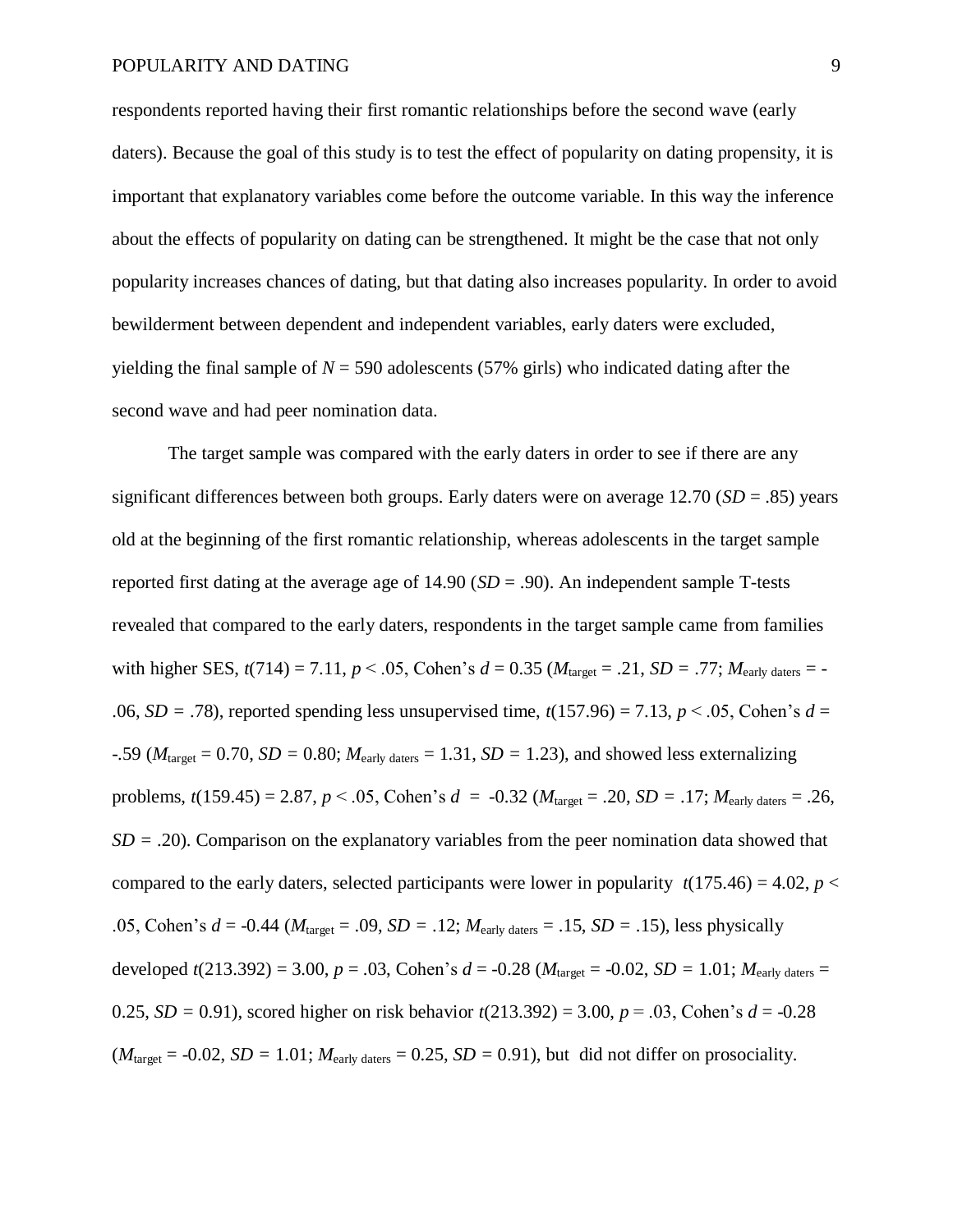Overall, these comparisons indicated that the target sample is somewhat biased with regard to the key variables, which should be kept in mind when interpreting the results.

In addition, we compared the target sample  $(N = 590)$  and the initial TRAILS sample at T1. Compared to the target sample, other TRAILS participants  $(N = 2,230 - 590 = 1,640)$  were more likely to be boys,  $\chi^2(2,230) = 10.98$ ,  $p < .05$  Cramer's  $\varphi^2 = 0.07$ , came from families with a lower socioeconomic status (SES), *t*(2,188) = -9.49, *p* < .05, Cohen's *d* = -.46 (*M*others= -.14, *SD*   $= .77$ ;  $M<sub>target</sub> = .21$ ,  $SD = .79$ ), and reported more externalizing problems in T1,  $t(1,208.95) =$ 1.97,  $p = .05$ , Cohen's  $d = .09$  ( $M_{\text{others}} = .28$ ,  $SD = .20$ ;  $M_{\text{target}} = .26$ ,  $SD = .17$ ).

#### **Measures**

*Dating.* During the EHC interviews adolescents were asked to report the timing of their romantic relationships (reported at the *M* age  $= 16.22$ ). Our dating variable captured the number of dating episodes. Note that we do not have information whether respondents dated the same person for several occasions or whether each romantic relationship was with a different person. The purpose of using the number of romantic relationships as an outcome variable is twofold. First, it distinguishes non-daters (those who reported of not having romantic relationship) from daters (those who reported having one or more romantic relationships). Second, it enables to model the number of dating episodes as a function of various characteristics of interest. So it is possible to investigate whether specific characteristics increase chances of dating and if these characteristics also affect the number of dating episodes one has.

*Peer nominations.* Respondents were asked to nominate peers on the following characteristics: **popularity** ('Who do others want to be associated with?'), **physically attractiveness** ('Who is good looking?'), **athletic abilities** ('Who is good at sports?'), **risk behavior** ('Who drinks alcohol and/or takes (soft) drugs on a regular basis?' and 'Who breaks the rules often (e.g. steals things, demolishes a bus shelter)?'), **physical aggression** ('Who starts fights?'), **relational**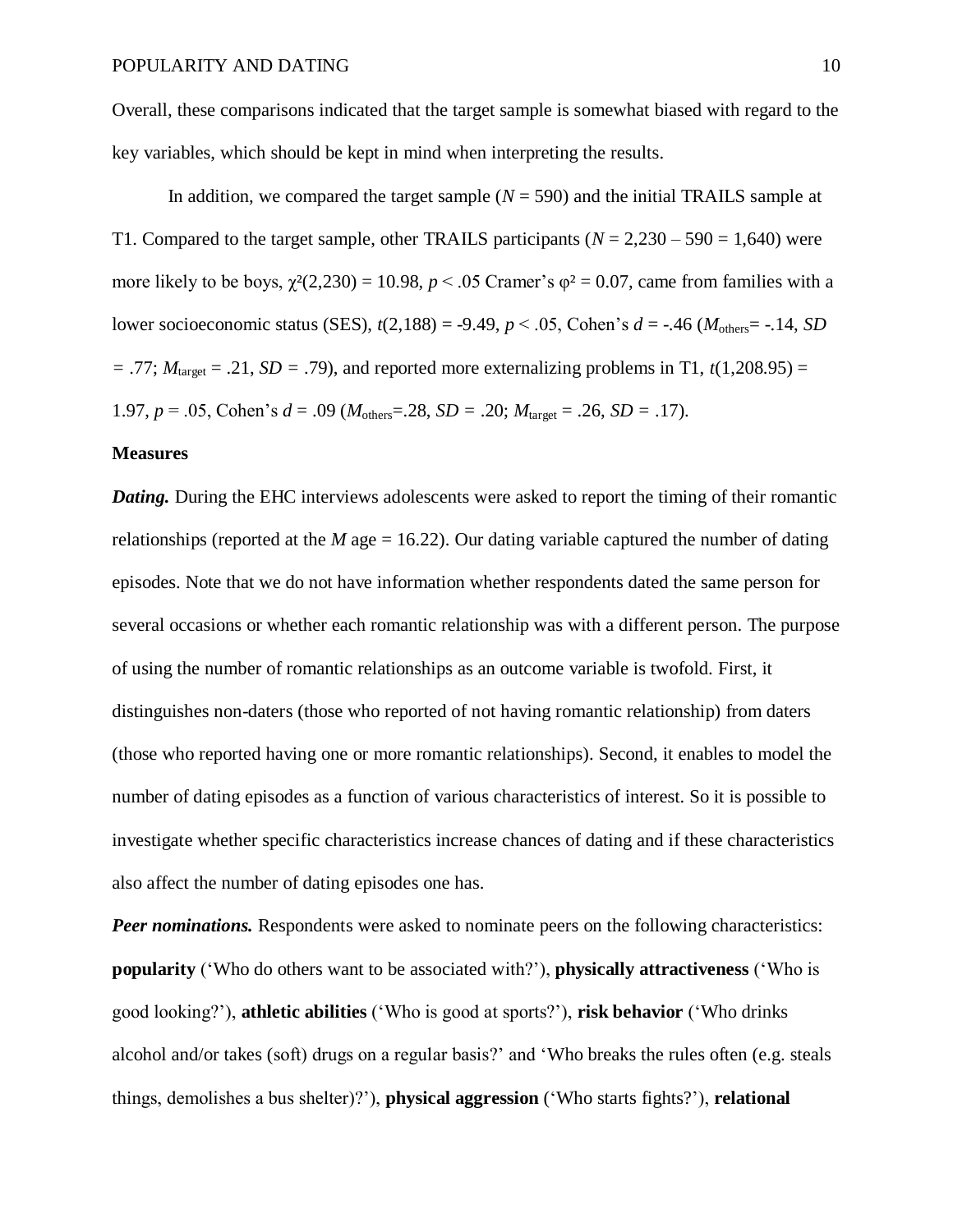**aggression** ('Who spreads rumor/gossip about others?'), and **prosociality** ('Who helps you emotionally?' and 'Which classmates give you practical support (e.g., with homework)?'). The number of nominations received was divided by the total number of participating classmates, resulting in proportion scores ranging from 0 to 1.

*Physical development.* The stage of physical development was assessed at T2. Adolescents were asked to report the degree of their own pubertal change on a number of relevant characteristics (Petersen et al., 1988). All adolescents were asked to indicate whether they started experiencing the growth spurt, the growth of body hair (e.g., pubic hair), and changes in skin (e.g., pimples). Boys were also asked about the growth of their facial hair and changes in voice, whereas girls were asked about their breast growth and menstruation. Answers to these questions were combined (Cronbach's α for boys = .77, for girls = .74) and *z*-standardized within gender.

*Unsupervised time spending***.** At T2 respondents were asked how many hours per day they spend on activities, such as watching TV and doing homework. Answer categories ran from 0 (none), 1 (half an hour), 2 (about an hour), 3 (about 2 hours), up to score 9 (about 8 hours) per day. The activities relevant to the current study were those which happen outside home without supervision by parents. These activities were 'spending time with friends on the street', 'spending time in youth centers', and 'going-out with friends'. The correlations between three types of unsupervised time-spending were moderate ( $r > .32$ ,  $p < .01$ ). For the sake of parsimony, we aggregated these scores into one variable indicating the approximate amount of unsupervised time spending

*Socioeconomic status.* The family's SES was assessed at T1, based on the education and occupational levels of both parents and the family income level. SES was measured as the average of the five items, which were standardized to  $M = 0$  and  $SD = 1$ . The measurement captured 61.2% of the variance in five items with high internal reliability (Cronbach's  $\alpha$  of .84).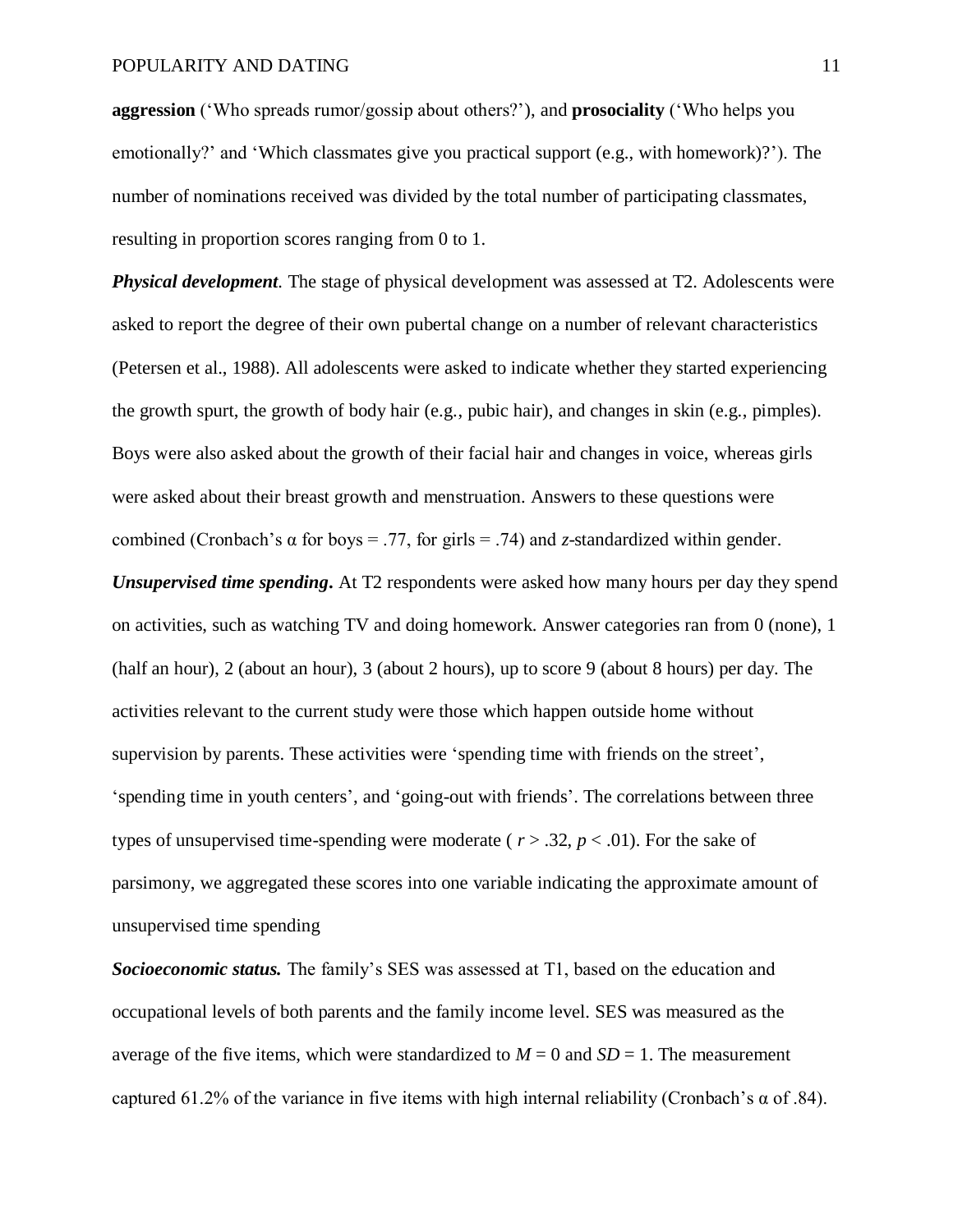*Parental divorce***.** During EHC interviews adolescents were asked to report the date when their parents got divorced (if the case). The dummy variable was computed yielding 1 if the respondent experienced parental divorce before the date of peer nomination assessment (*M* age 13.41).

*Age at EHC interview*. We also controlled for age at the interview of EHC, ranging from 14.8 to 18.0, to account for differences in the recall period of dating history.

#### **Analytical strategy**

A series of generalized linear models were tested in order to investigate whether popularity predicted dating, and how this association changed with the addition of other covariates related to popularity. Due to specifics of the outcome variable, the hurdle regression model was used, which is able to incorporate over-dispersion and excess zeros - two problems that typically occur in count data (Zeileis, Kleiber & Jackman, 2008). The hurdle model consists of two parts. First, it models zero versus larger counts using a hurdle component (never in a romantic relationship versus in a romantic relationship). Second, for positive counts it employs a truncated count component, in this case binomial probability. By comparing daters and non-daters a hurdle model reveals the same results as logistic regression. In addition, a truncated count component reveals whether the same determinants affect the number of dating episodes for daters. The general concept underlying the hurdle model is that a binomial probability model governs the binary outcome of whether a count variable has a zero or a positive value. If the value is positive (i.e., in a romantic relationship), the 'hurdle' is crossed, with the conditional distribution of the positive values governed by a zero-truncated count model.

Initially, a basic model was fitted, which included control variables (i.e., gender, age, and divorce) and the main predictor (i.e., popularity). Afterwards, each "building block" of popularity was added separately in order to see to what extent the effect of popularity changed.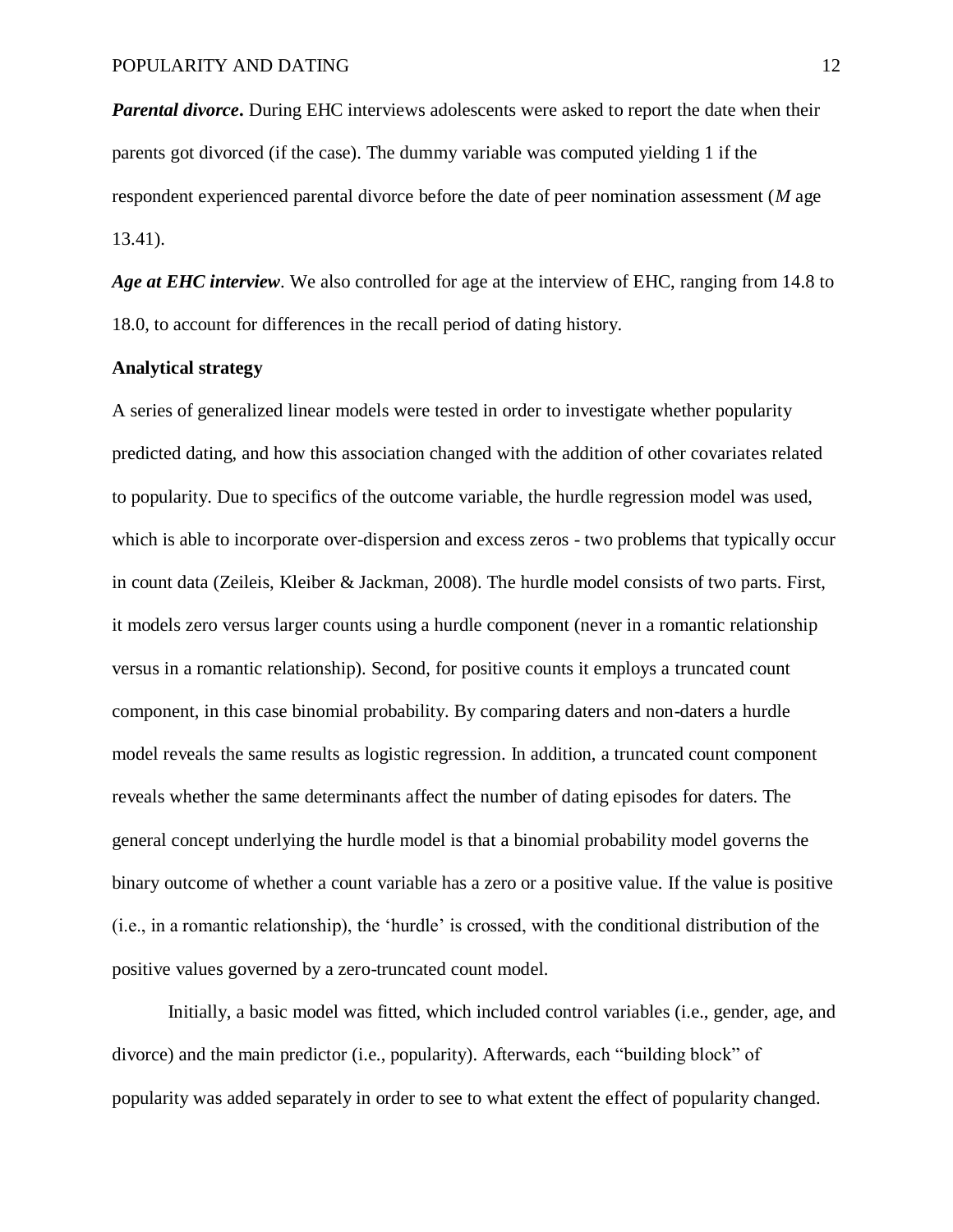Lastly, the full and parsimonious models were fitted, yielding nine models overall. Interactions with gender were added to the models in order to test gender differences in dating propensity. However, only one significant interaction effect was found, and therefore left in the final models. All of the analyses were carried out using the R version 2.12.2.

#### **Results**

#### **Descriptive statistics**

Half of the respondents (51.4%) indicated that they had at least one romantic relationship between T2 and T3: 57.4% of girls and 43% of boys indicated dating. The mean age at the start of the first romantic relationship was  $14.90$  (*SD* = .90), ranging from the age of 12.91 to the age of 17.57. With regard to the number of dating episodes, two respondents indicated having 5 and 6 romantic relationships, whereas 29.8% of the sample reported only one romantic relationship, and 15.8% - two romantic relationships.

Table 1 shows the descriptive statistics of the explanatory and control variables used in this study. After comparing the mean and the median it was visible that some of the variables, e.g. popularity, physical attractiveness, athletic abilities, and unsupervised time were positively skewed (skewed to the right, when the median is smaller than mean). For the peer nomination variables this was due to the nature of the measure, that is, a lot of respondents did not receive any nomination for certain questions. The maximum value of popularity was 0.65, meaning that no one was indicated as being popular by all classmates. More than a third of respondents  $(37.8%)$  were not considered as being popular by their peers (popularity score = 0). For the physical attractiveness and athletic abilities the scores were a bit higher, as well as for prosocial behavior. The propensity of risk behavior was low with 63.9% of respondents scoring 0, which means that their peers did not indicate them as people who break rules, drink alcohol and/or use drugs. The average age at the EHC interview was 16.22, with 80% ranging between age 15.5 and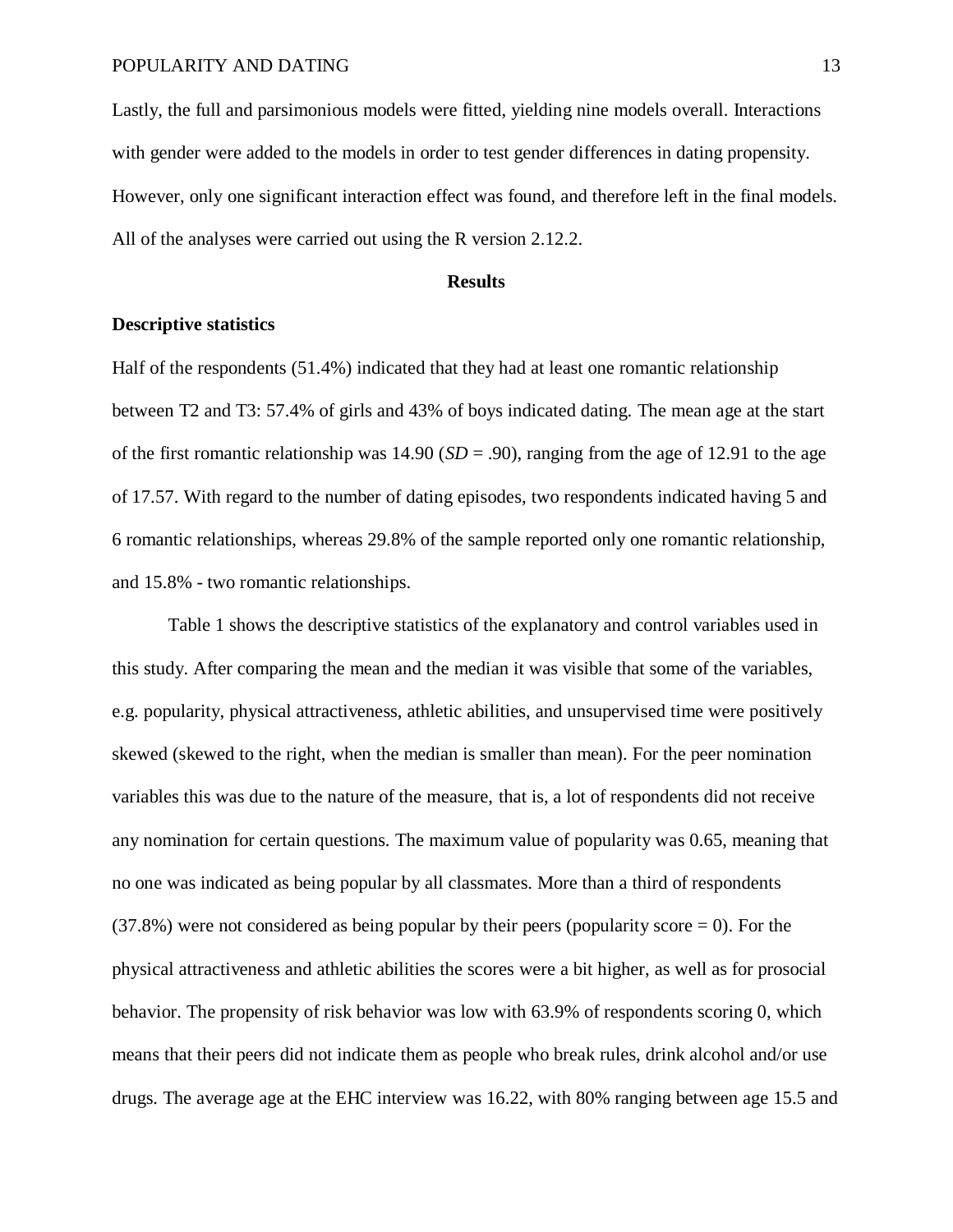17.0. As it was mentioned before, the variability in age at the EHC interview was quite substantial and could have an effect on dating propensity, because older adolescents had more opportunities, that is, more time, to initiate a romantic relationship. The positive mean of SES indicated that sample contained quite a big proportion of respondents from higher SES families.

--------------- TABLE 1 ---------------------

Table 2 shows the correlations between covariates for girls and boys. As expected, popularity was correlated with all peer-nomination variables in a positive direction. In other words, higher popularity scores were correlated with higher physical attractiveness and athletic abilities, more risk behavior as well as more prosocial behavior. The strongest correlation was between popularity and physical attractiveness both for males  $(r = .46)$  and females  $(r = .50)$ . Also popularity correlated positively with unsupervised time spending. The latter was also moderately correlated with risk behavior, which was twice as strong for girls compared to boys. Physical attractiveness was correlated with athletic abilities and prosocial behavior for both genders. Finally, there was a gender difference in the association between risk behavior and prosociality: although not significant, the correlation was positive for girls ( $r = .07$ ) and negative for boys (-.13). This seems to indicate that girls in the sample were more controversial than boys by being both risk taking and prosocial.

--------------- TABLE 2 ---------------------

Furthermore, in order to see if there were differences between daters and non-daters, and between boys and girls, a series of two-way ANOVA were performed. Table 3 shows the group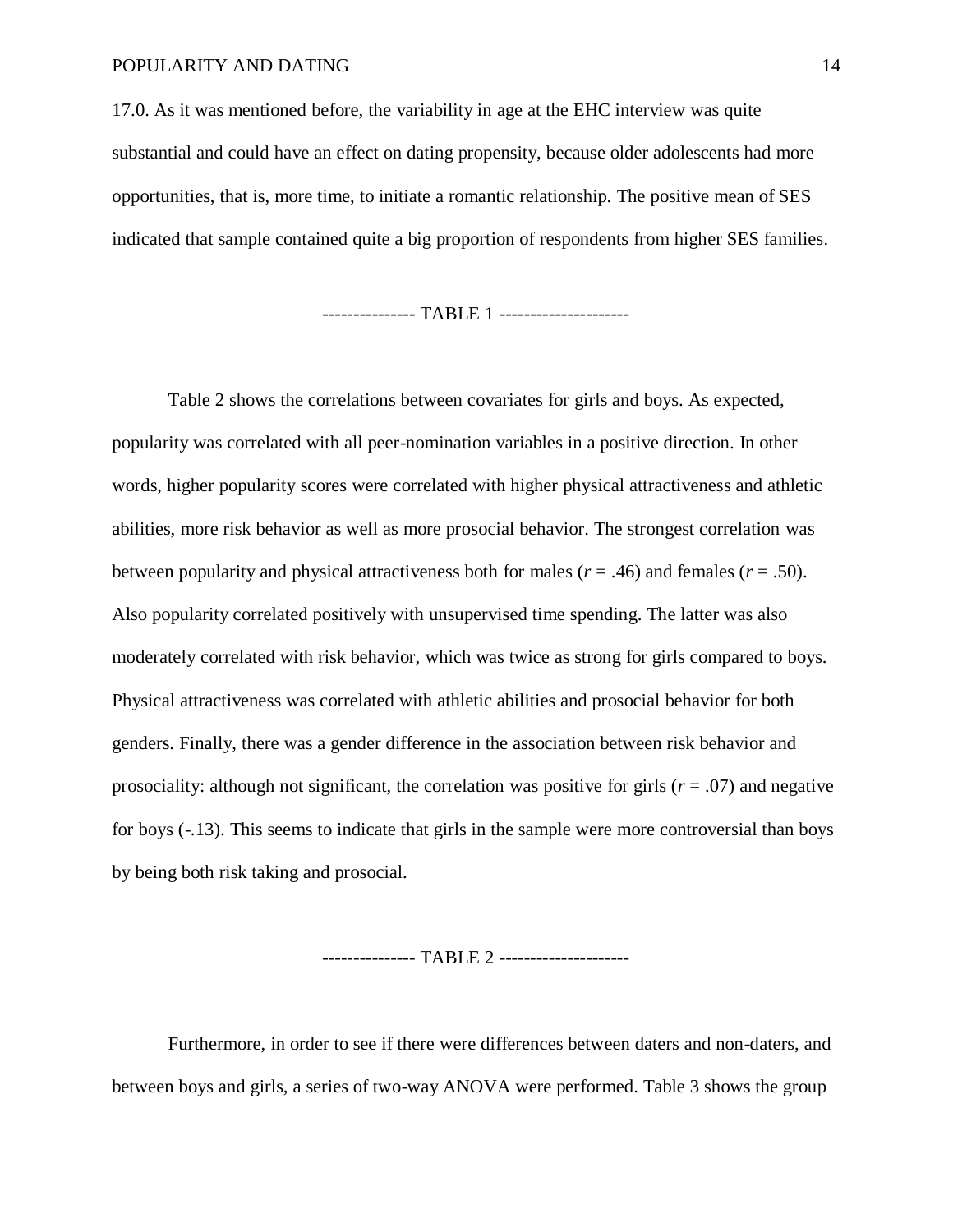means for every covariate and effect sizes of the ANOVA. Almost all covariates differed significantly for daters and non-daters. Compared to non-daters, daters were older (at EHC interview), from lower SES families, and scored higher on popularity, physical attractiveness, and risk behavior, and spent more time unsupervised. In line with the second hypothesis, there was a significant interaction term for physical development, which meant that it became important in the combination of gender and dating. In other words, boys who date were significantly more mature than non-dating boys. Additionally, athletic abilities, physical attractiveness, and prosocial behavior differed significantly within gender with boys having a higher mean for the first covariate and girls scoring higher on the latter ones. These results hinted to the expected direction: popularity was higher for daters, gender had a moderating effect in physical development, daters and girls scored higher on physical attractiveness, whereas boys scored higher on athletic abilities. What is more, daters were more involved in risk behavior, but did not differ on prosociality. Lastly, daters spent more unsupervised time compared to nondaters. To summarize, the selected parameters seem to be important to be included in the following analysis.

--------------- TABLE 3 ---------------------

#### **Count data analysis**

The next step was to see how the propensity to date could be predicted by explanatory and control variables. The forward selection strategy was used in order to see how inclusion of each covariate changes the main effect of popularity. First, the core model was estimated, consisting of all covariates together with the main explanatory variable, i.e. popularity. In the next steps each covariate was added separately to the model together with the interactions with gender (not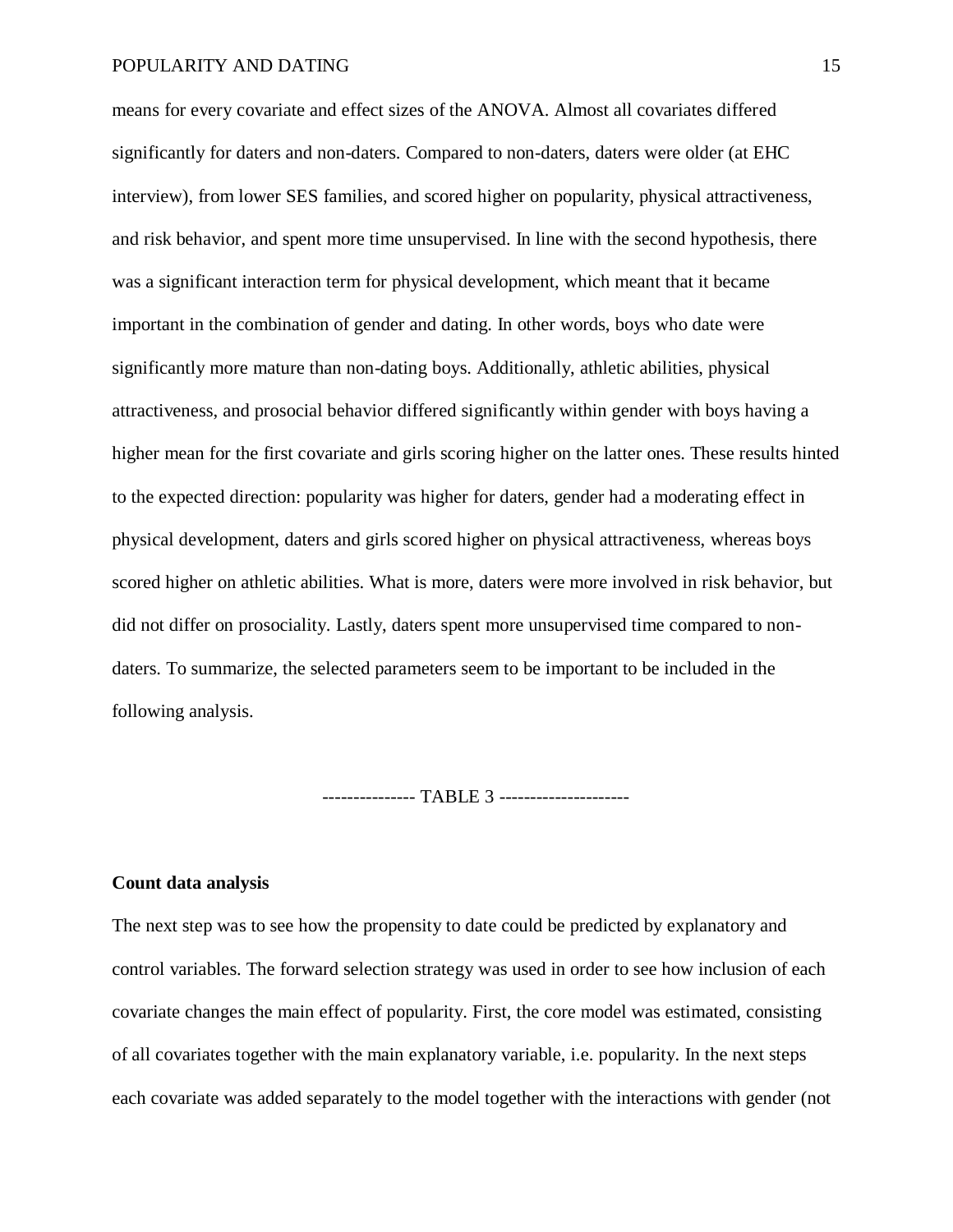presented here). For the final model only covariates and interaction terms that in the previous steps were statistically significant were selected. Table 4 shows the results of the models.

The first part of table 4 shows the results of the zero hurdle models which indicate the effect sizes in predicting whether an adolescent has a romantic relationship or not. The second part of table 4 shows the estimates of the count models indicating which covariates were significant in predicting the number of dating episodes.

First, the results of the zero hurdle part of both models will be discussed. In line with the first hypothesis, popularity had a statistically significant positive effect on dating propensity ( $B =$ 3.40,  $p < .05$ ). However, the effect of popularity became 44% smaller (in final model  $B = 1.91$ ,  $p$ < .05) when other explanatory variables were added to the model. This indicated that a reasonable proportion of its variation is explained by other explanatory variables. Particularly physical attractiveness, risk behavior and unsupervised time spending had a significantly positive effect on dating. Prosocial behavior however decreased chances of dating, but only for girls. For boys there was no effect. Hence, our findings on the positive effects of risk behavior on dating propensity were in line with hypothesis *3*. Neither physical nor relational aggression had a significant effect on dating.

Another goal of this study was to test whether there were different underlying mechanisms for boys and girls when predicting dating. First, the main effect of gender is almost identical in both core and final models in the zero hurdle part. It indicates that boys had a lower chance of having a romantic relationship compared to girls. In order to test our hypothesis about the moderating effect of gender on our three maturity measures, interaction terms were added to the intermediate logistic regression models. It appeared that only the interaction term between gender and physical development was statistically significant and thus left in the final model.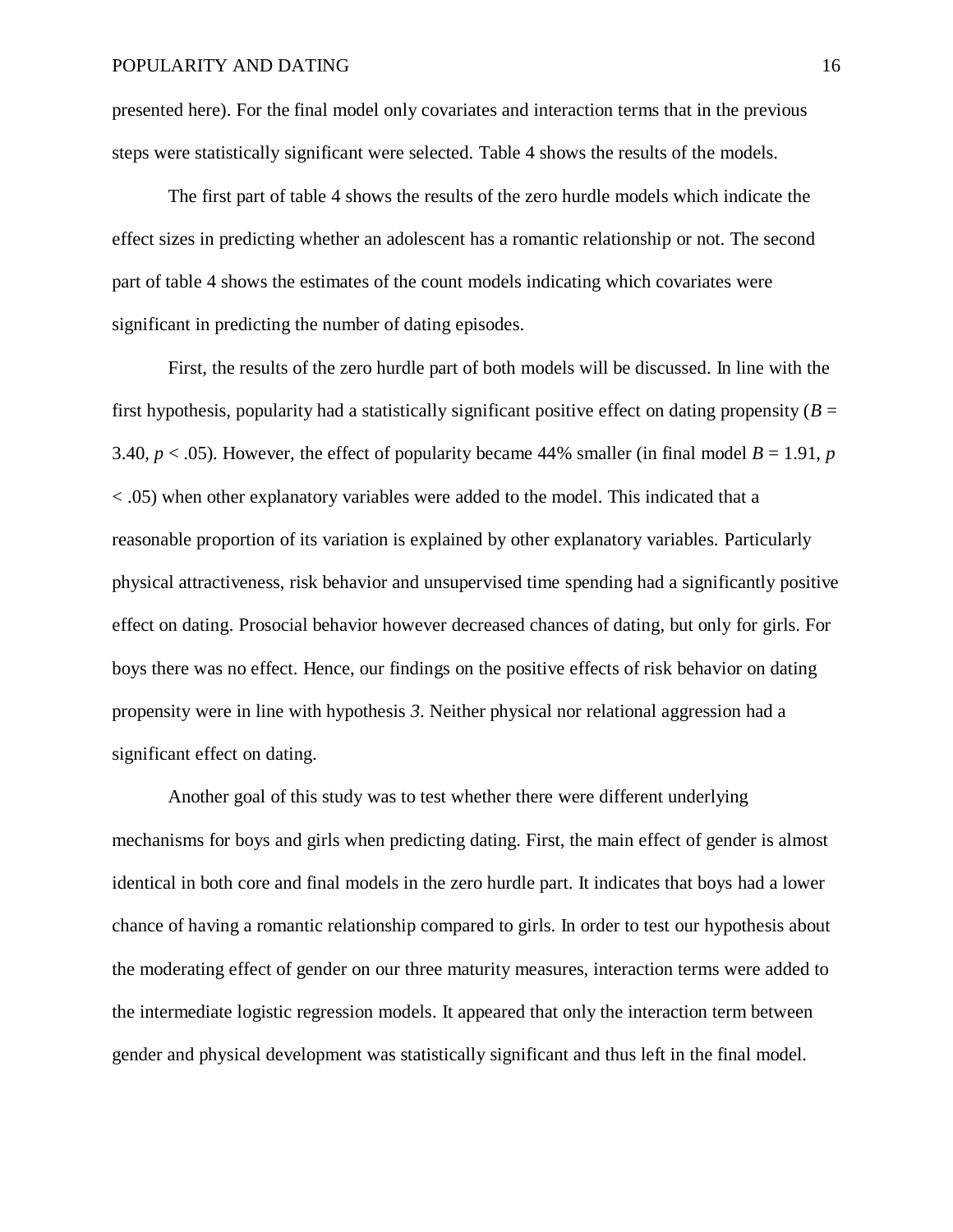This is consistent with hypothesis *2a*, but not with hypothesis *2b*. Gender did not have any moderating effect on physical attractiveness or on athletic abilities.

Additionally, only physical attractiveness had a significant main effect in the final model from all three maturity measures (i.e. physical development and athletic abilities did not have statistically significant effects on dating propensity), showing that higher physical development for boys increased chances of dating. Girls at this age are already quite physically developed, whereas boys have bigger variation in physical development.

Moreover, the effect of prosocial behavior was moderated by gender in the zero hurdle part of the final model. The main effect of prosociality was negative, however, the interaction term between gender and prosociality had a positive effect on dating. This means that for boys prosocial behavior had negative effect on the likelihood of dating whereas for girls the effect became positive. The interaction between prosociality and risk behavior was also tested (not presented here).

--------------- TABLE 4 ---------------------

The second part of the table 4 shows the estimates of the count model. It indicates the effect covariates predicting the number of dating episodes for daters, answering the question to what extent popular adolescents have more romantic relationships than their less popular peers? Results show that only age and gender had significant effect on the number of romantic relationships. Once again, boys seemed to have less dating episodes compared to girls (in final model  $B = 0.51$ ,  $p < .05$ ; and adolescents who were older at the EHC interviews had more dating episodes than their younger peers (in the final model  $B = 0.23$ ,  $p < .05$ ).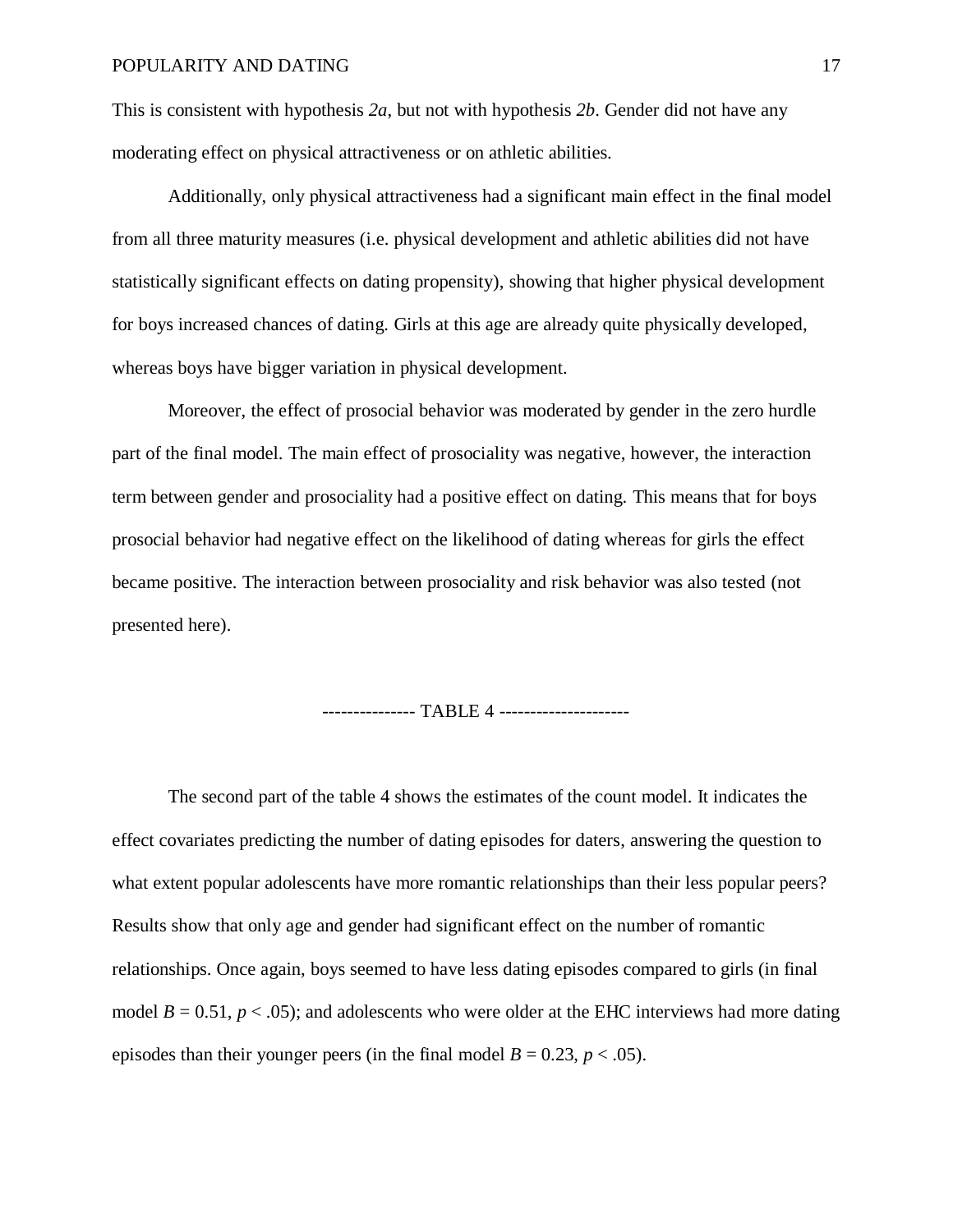In order to facilitate the interpretation of the effect sizes, the odds ratios were added to the Table 4. Because peer-nomination variables vary from 0 to1, it is not sensible to interpret the increase of dating propensity with the increase of one unit of the peer-nomination covariate. In order to get interpretable odds, the exponent was taken from a twentieth of the effect size of peer-nomination covariates (because classrooms consist of approximately 20 students). Therefore,  $Exp(B)$  indicates the increase of an effect size with the five per cent increase in the particular peer-nomination score, which on average corresponds to the addition of one nomination (in other words, how the effect changes by receiving additional nomination for a particular question).

In the core model popularity had the strongest effect – the likelihood of dating increased by 1.19 with the increase of five percent of the popularity score. However, with the addition of other covariates the odds of dating increased only by 8% with the increase of five percent of the popularity score, i.e. with the additional nomination in popularity.

The intercept in the final model indicated that the probability of not dating is 44% for girls, and participants who did not experience parental divorce, with a mean SES, a mean age at EHC, with mean popularity and mean in other covariates. The final model showed that the odds of dating for boys were 41% lower than for girls. The interaction terms suggested that for boys an increase of one unit in physical development increased the odd of dating almost twice; and an increase in five per cent of prosociality increased the odds of dating by 23%.

#### **Discussion**

This study aimed to investigate the determinants of dating in adolescence. The study performed a hurdle regression analysis on a subsample taken from three waves of TRAILS data, which comprised general information about respondents, and data from peer nominations and EHC interviews. The results showed that half of the respondents had been dating in the observed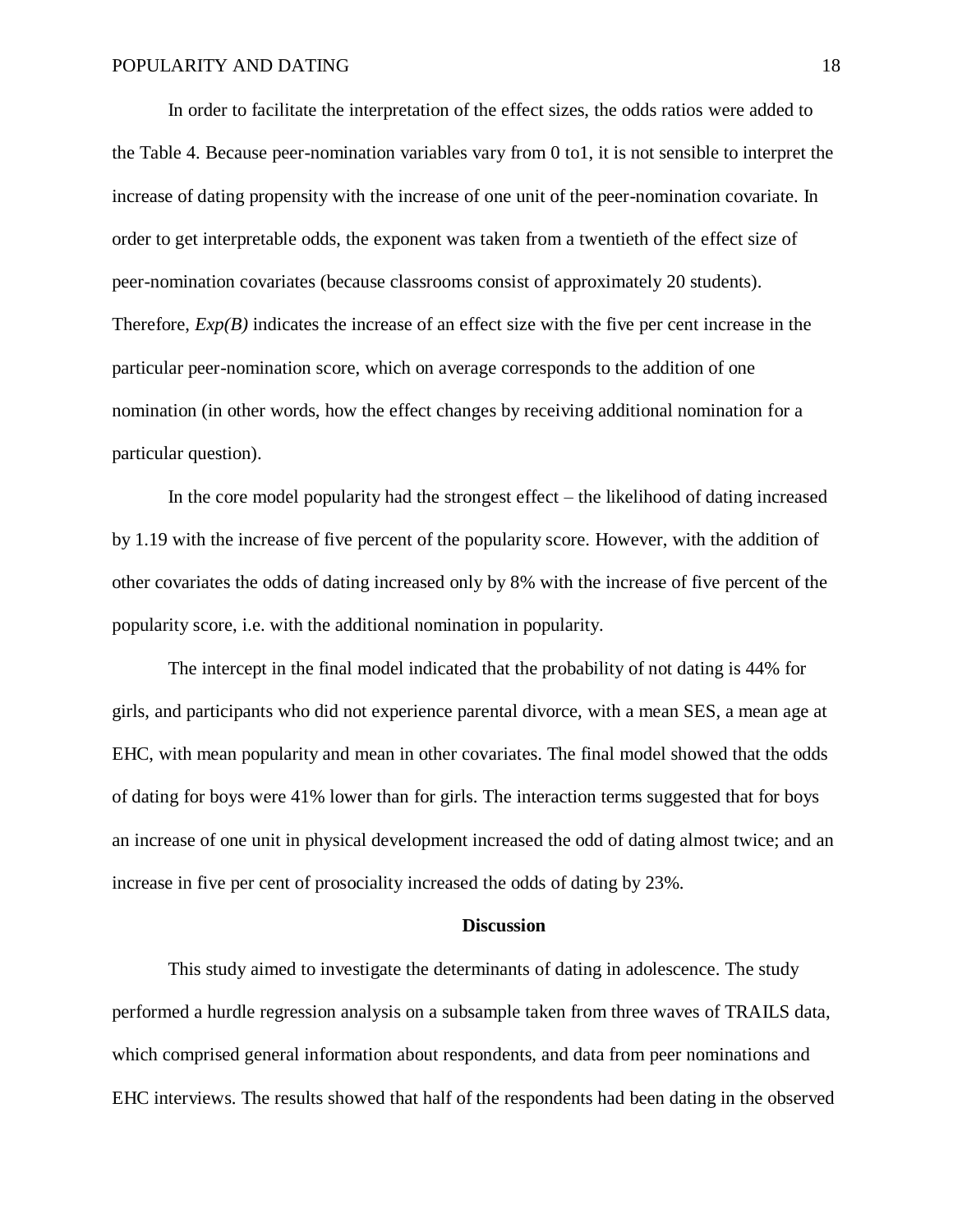period of time. This is in line with other researches on prevalence of dating (Friedlander et al., 2003).

The analysis of the zero hurdle models, which corresponds to a logistic regression model, showed that popularity has a significant positive effect on dating propensity. Popular adolescents were more likely to date than their less popular peers. The significance of popularity might increase due to "selective partnering" (Collins, 2003). According to Buss and Schmitt (1993), human mating is strategic by seeking similarity, equity, and complementarity. Simon et al. (2008) found that prior to their relationship adolescents and partners were significantly alike on popularity and physical attractiveness. This would explain the selective partnering – popular adolescents seek to date other popular adolescents, thus if one is popular, ones chances to date increase substantially. However, the effect of popularity decreased when related characteristics were added to the model. This is due to the multicolinearity between covariates and builds on previous research (Dijkstra et al., 2009).

Popularity is related to other characteristics that signal maturity and facilitate the competition in a dating market. For example, physical attractiveness, which was correlated with popularity, increased likelihood of dating. However, athletic abilities and physical development did not show significant main effects in predicting dating. The interaction effect between gender and physical development revealed that, more physically developed boys had higher chances of having romantic relationships compared to their less matured male peers. For girls, this was not the case. Additionally, holding all other covariates constant, physical attractiveness had a statistically significant positive effect on dating propensity. This is in line with previous research emphasizing the importance of looks for both popularity and dating initiation (Ha et al., 2010, Simon et al., 2008).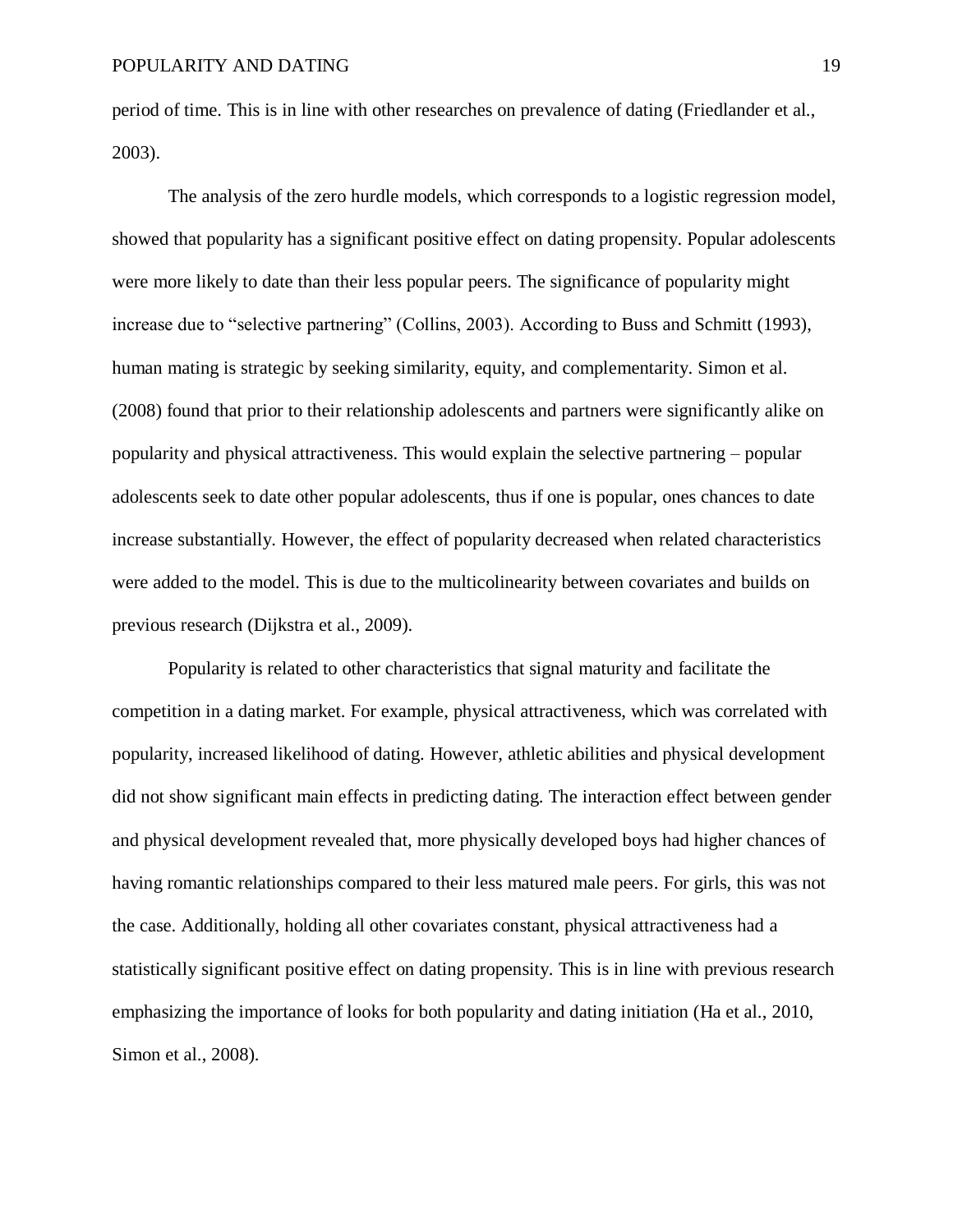It was argued that risk taking behavior also helps overcoming the maturity gap and therefore might increase chances of dating. Our findings were in line with this. Additionally, it was found that unsupervised time spending increased chances of having romantic relationship. Moreover, the relation between unsupervised time spending and risk taking behavior was stronger for girls than for boys. The speculative explanation might be that girls are more monitored by their parents compared to boys, and thus spend less time unsupervised reducing the opportunities for risk-taking behavior.

In the core model of zero hurdle regression part only divorce did not have a statistically significant effect on dating propensity. It might be the case that this measure distinguished between adolescents who had and had not experienced parental divorce before the assessment of peer nominations, but did not indicate if parental divorce happened between age 11 and 13. Previous research showed that adolescents in this age interval have heightened sensitivity and thus are more affected by changes in their family structure. However, in the current sample there were only 8 respondents who experienced parental divorce at that age (too small group to be included in the analysis separately), and 79 respondents were younger than 11 when their parents got divorced. Thus it might be the case that experiencing parental divorce in the younger age does not trigger the initiation of the romantic relationship.

With regard to the number of dating episodes, a count model part in the hurdle regression revealed that only age and gender had significant effects on the occurrence of the romantic relationships.

There were several unexpected findings. First, prosociality was negatively associated with dating propensity for girls, whereas for boys prosociality was unrelated to the likelihood of dating. It might be the case that girls value prosocial behavior in boys, whereas for boys prosocial behavior does not matter in the selection of a dating partner. However, further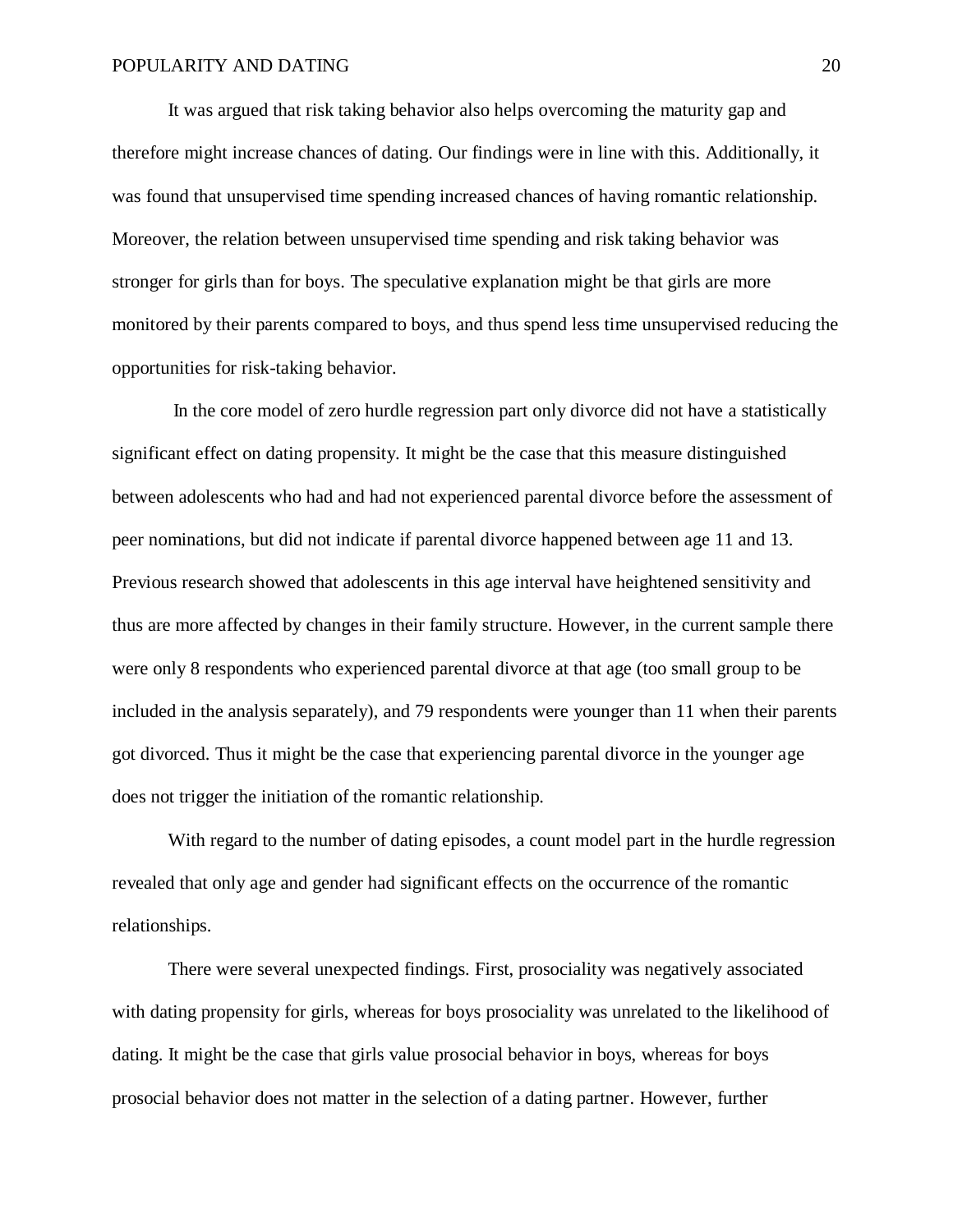investigation is needed into the role of prosociality in dating. A more precise measure of samegender and other-gender prosociality might enlighten whether being prosocial with the samegender peers has the same effect as being prosocial with other-gender peers. In a similar way, neither physical nor relational aggression did not have effect in dating, which might also be due to the fact that the aggression measure did not differentiate between same-gender and othergender aggression. Second, SES showed a negative effect on dating. It could be speculated that dating is associated with a risk taking behavior and adolescents from lower SES are more prone to that kind of behavior.

One of the aims of this study was to test whether there were different underlying mechanisms of dating for boys and girls. Various interactions between covariates and gender were tested, however, only two that were mentioned above, i.e. interaction with physical development and prosociality, were found significant. This suggests that similar mechanisms come into play for both boys and girls when predicting dating.

The strength of this study is the use of large sample, allowing finding at least medium effect sizes (Cohen, 1992). The generalizability of our findings is however somewhat limited. The analyzed sample represents adolescents from the North of the Netherlands, which is known to be less ethnically heterogeneous and more rural than the rest of the Netherlands. According to Brown (1999), dating behavior is culturally dependable, meaning that what is normal in one county might not be appropriate in another (it could even be true for rural and urban areas). Cultural norms strongly influence the degree and timing of romantic involvement (Miller & Benson, 1999; Furman & Winkles, 2010) and might also influence which characteristics are valued and contribute to popularity among peers.

This study did not look at the effect of dating on popularity. Previous research showed the dual relationship between social standing and dating behavior by selection and socialization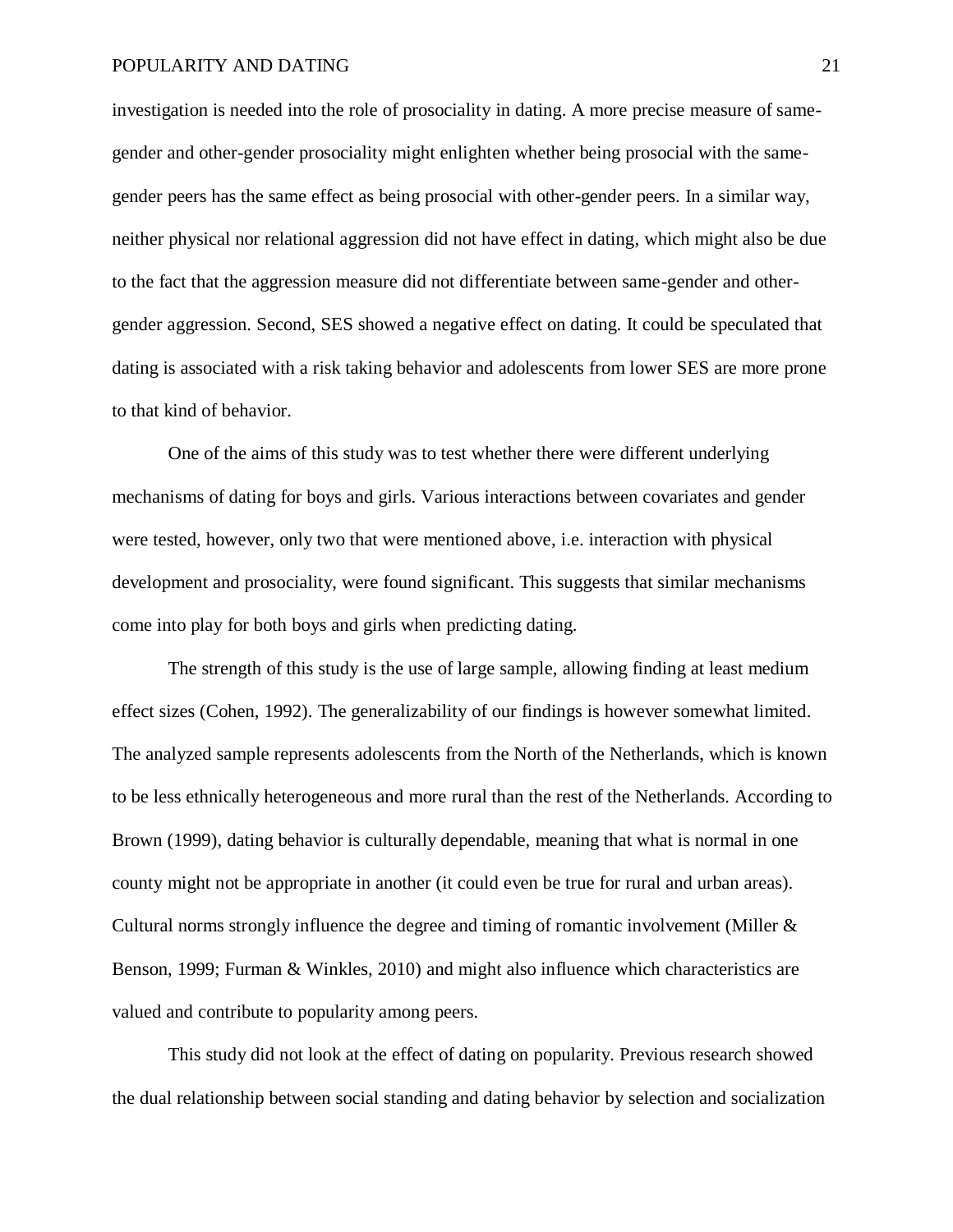processes (Simon et al., 2008). It might be the case that dating is a desirable activity because it increases popularity among peers (socialization). In order to examine this effects information on both adolescents and their romantic partners is needed.

To summarize, this study investigated the relation between adolescent's popularity and dating propensity taking into account peer context. This study is the first to test relations between popularity and dating in this configuration and gave further insight into underlying mechanisms of adolescents' dating behavior. Popularity increased chances of dating however did not affect the number of dating episodes.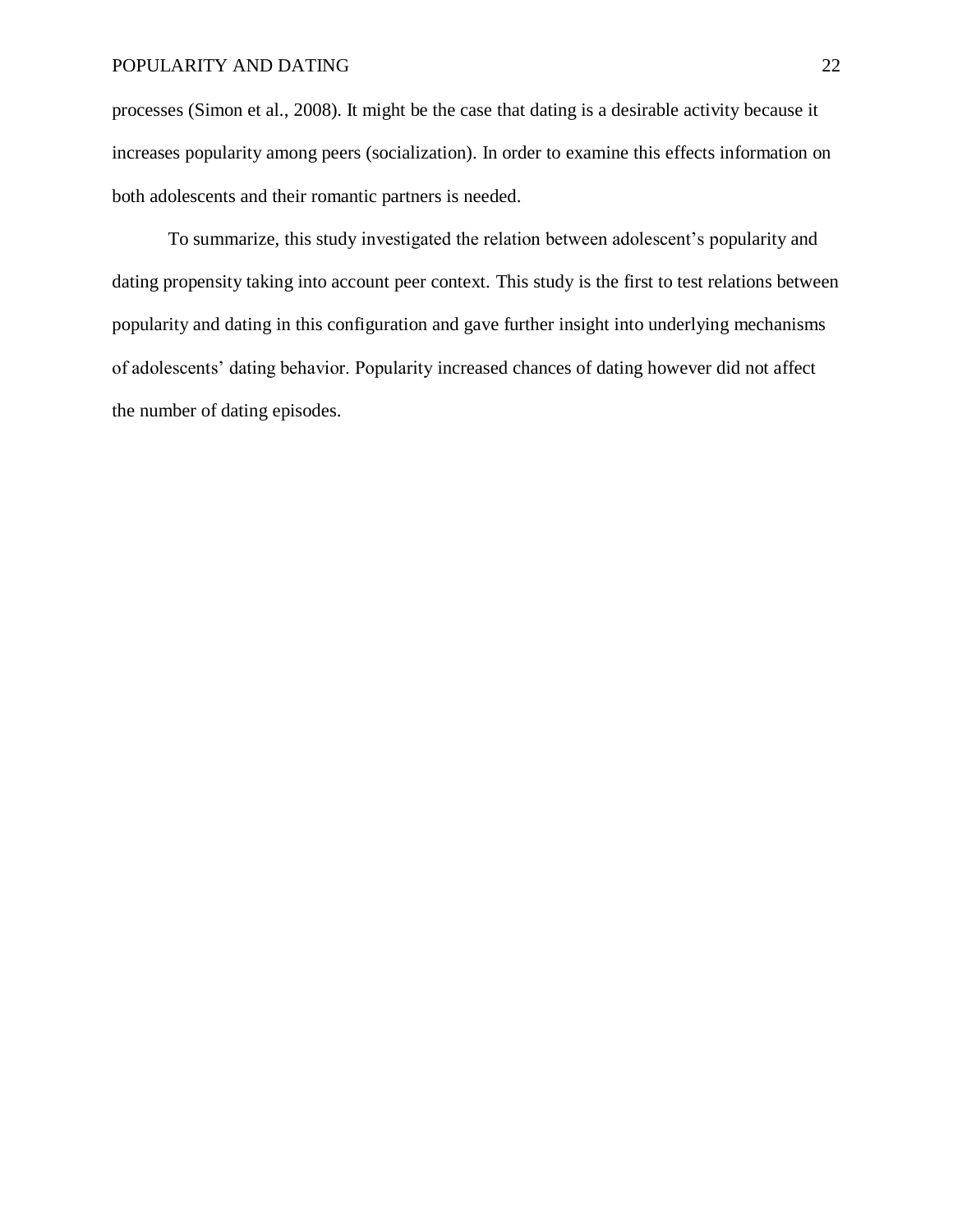#### **Literature**

- Adler, P. A., & Adler, P. (1998). *Peer power: Preadolescent culture and identity*. New Brunswick, NJ: Rutgers University Press.
- Brown B. B. (1999). "You're going out with who?": peer group influences on adolescent romantic relationships. In Furman W., Bradford B. B., Feiring C. (Eds.), *The development of Romantic Relationships in Adolescence* (pp. 211–34.). Cambridge, UK: Cambridge University Press.
- Buss, D. M., & Schmitt, D. (1993). Sexual strategies theory: an evolutionary perspective on human mating. *Psychological Review, 100*, 204-232.

Cohen, J. (1992). A power primer. *Psychological Bulletin, 112*, 155-159.

- Collins, W. A. (2003). More than myth: The developmental significance of romantic relationships during adolescence. *Journal of Research on Adolescence*, *13*, 1-24.
- Collins, W. A., & Steinberg, L. (2007). Adolescent development in interpersonal context. In Damon, W., & Lerner, R. M. (Eds.), *Handbook of Child Psychology*, 6<sup>th</sup> edition (pp. 1003-1067). New York: Wiley.
- Collins, W. A., Welsh, D. P., & Furman, W. (2009). Adolescent romantic relationships. *Annual Review of Psychology, 60*, 631-52.
- Connolly, J. A., Craig, W., Goldberg, A., & Pepler, D. (2004). Mixed-gender groups, dating, and romantic relationships in early adolescence. *Journal of Research on Adolescence, 14*, 185- 207.
- Connolly, J., Furman, W., & Konarski, R. (2000). The role of peers in the emergence of heterosexual romantic relationships in adolescence. *Child Development, 71*(5), 1395-1408.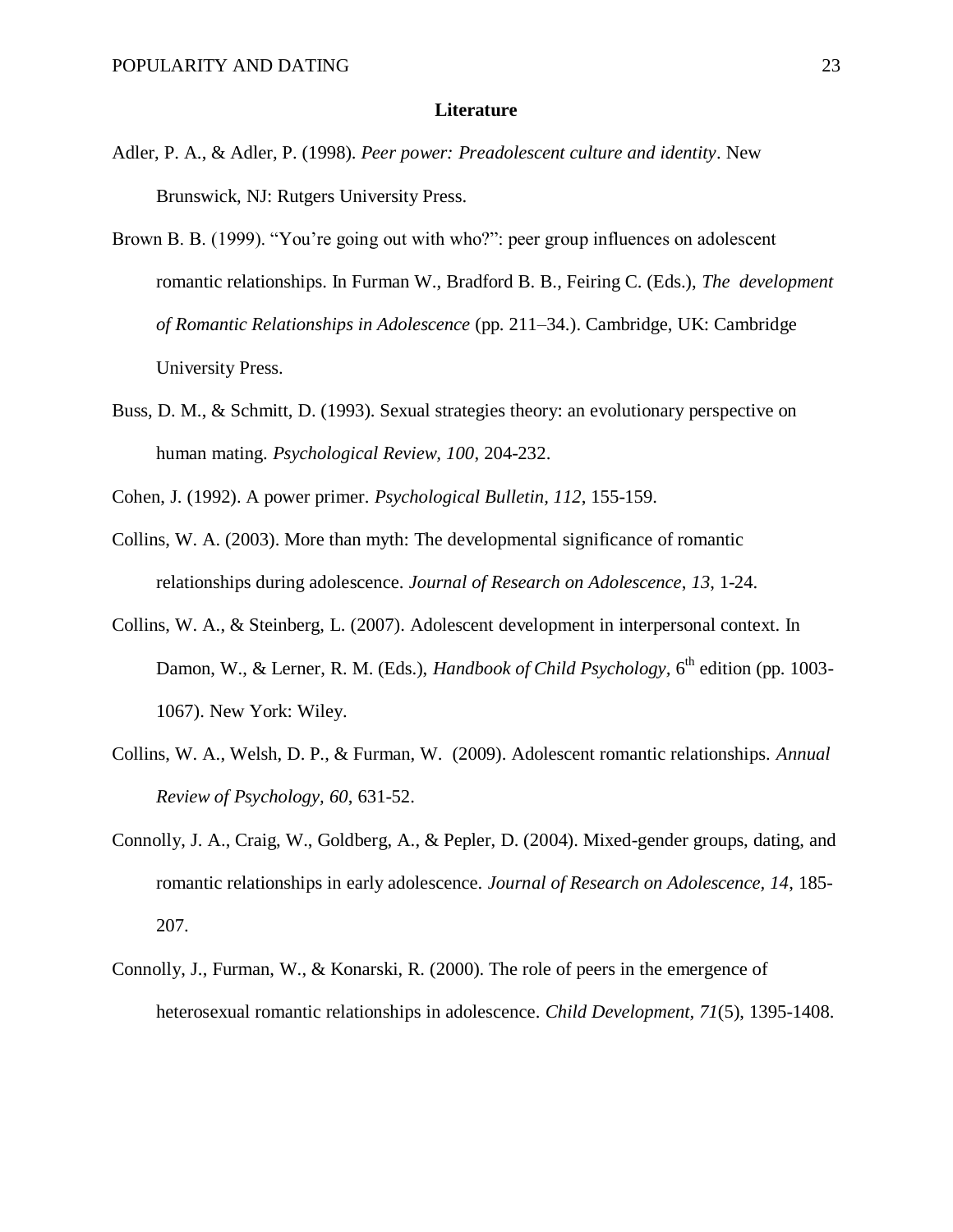- De Winter, A. F., Oldehinkel, A. J., Veenstra, R., Brunnekreef, J. A., Verhulst, F. C., & Ormel, J. (2005). Evaluation of non-response bias in mental health determinants and outcomes in a large ample of pre-adolescents. *European Journal of Epidemiology, 20*, 173-181.
- Dijkstra, J.K., Cillessen A. H. N., Lindenberg, S. &. Veenstra, R. (2010). Basking in Reflected Glory and Its Limits: Why Adolescents Hang Out With Popular Peers. *Journal of Research on Adolescence*, *20,* 942-958.
- Dijkstra, J.K., Lindenberg, S., Verhulst, F.C., Ormel, J., & Veenstra, R. (2009). The relation between popularity and antisocial behaviors: Moderating effects of athletic abilities, physical attractiveness, and prosociality. *Journal of Research on Adolescence, 19,* 401-413.
- Feiring, C. (1996) Lovers as friends: Developing conscious views of romance in adolescence. *Journal of Research on Adolescence, 7,* 214-224.
- Franzoi, S. L., Davis, M. H., & Vasquez-Suson, K. A. (1994). Two social worlds: Social correlates and stability of adolescent status groups. *Journal of Personality and Social Psychology, 67*, 462-473.
- Freidlander, L. J., Connolly, J. A., Pepler, D. J., & Craig, W. M. (2007). Biological, familial, and peer influences on dating in early adolescence.
- Friedlander, L. J., Connolly, J. A., Pepler, D. J., & Craig, W. M. (2007). Biological, familial, and peer influences on dating in early adolescence. *Archives of Sexual Behavior, 36*, 821-830.
- Furman, W. & Shaffer, L. A. (1999). A story of Adolescence: The emergence of cross-gender relationships. *Journal of Youth and Adolescence*, *28*, 513-522.
- Furman, W. (2002). The emerging field of adolescent romantic relationships. *Current Directions in Psychological Science, 11*, 177-180.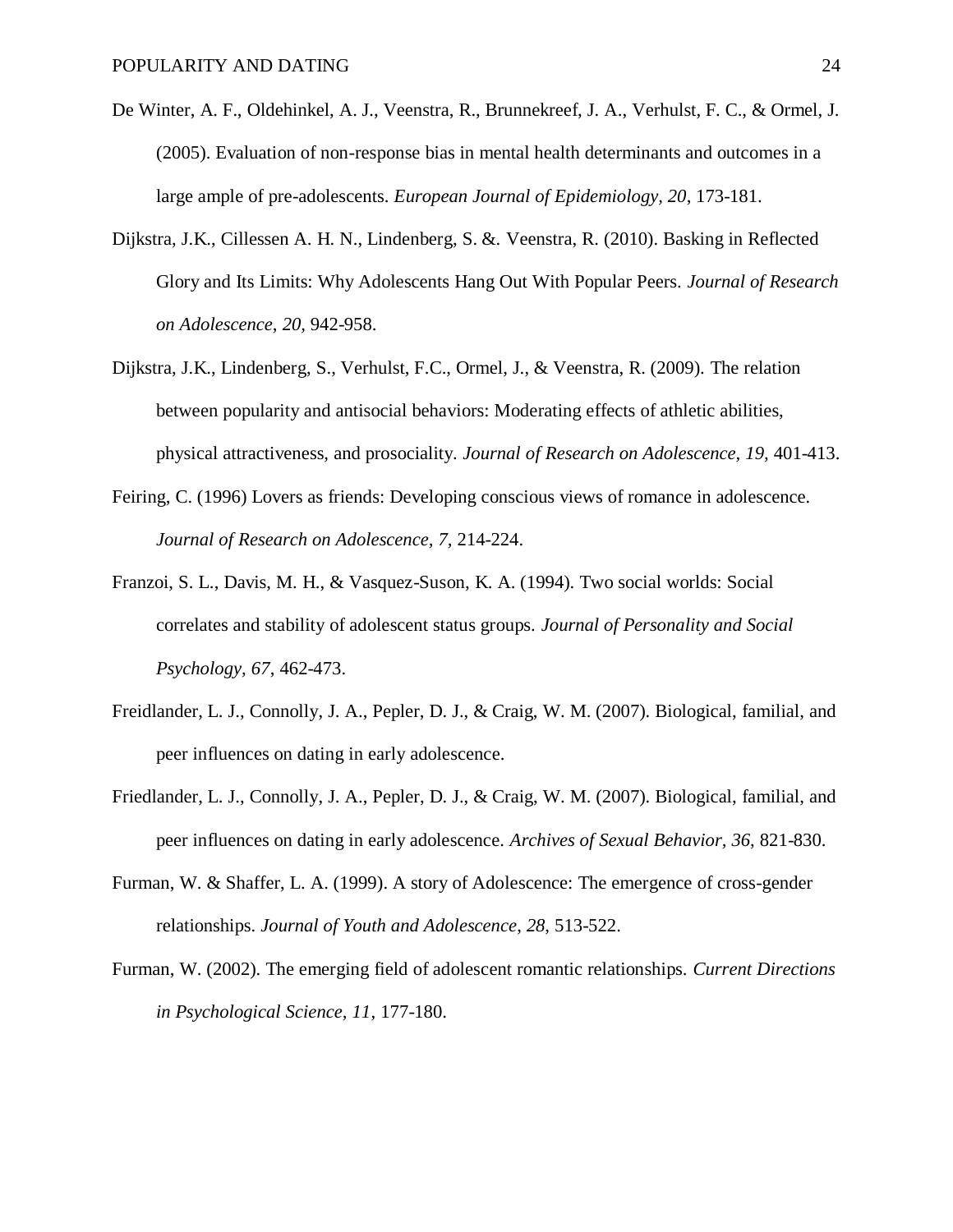- Furman, W., & Shaffer, L. (2003). The role of romantic relationships in adolescent development. In P. Florsheim (Ed.), *Adolescent romantic relations and sexual behavior: Theory, research, and practical implications* (pp. 3-22). Mahwah, NJ: Erlbaum.
- Furman, W., & Winkles, J. K. (2010). Predicting romantic involvement, relationship cognitions, and relationship qualities from physical appearance, perceived norms, and relational styles regarding friends and parents. *Journal of Adolescence, 33*, 827-836.
- Gallup, A. C., O'Brien, D. T., & Wilson, D. S. (2011). Intrasexual peer aggression and dating behavior during adolescence: An evolutionary perspective. *Aggressive Behavior, 37*, 258- 267.
- Griskevicius, V., Tybur, J. M., Gangestad, S. W., Perea, E. F., Shapiro, J. R., & Kenrick, D. T. (2009). Aggress to impress: Hostility as an evolved context-dependent strategy. *Journal of Personality and Social Psychology, 96*, 980-994.
- Ha, T., Overbeek, G., & Engels, R. C. M. E. (2010). Effects of attractiveness and social status on dating desire in heterosexual adolescents: An experimental study. *Archives of Sexual Behavior, 39*, 1063-1071.
- Huisman, M., Oldehinkel, A. J., De Winter, A., Minderaa, R. B., De Bildt, A., Huizink, A. C., & Ormel, J. (2008). Cohort profile: The Dutch TRacking Adolescents Individual Lives Survey; TRAILS. *International Journal of Epidemiology, 37*, 1227-1235.
- Ivanova, K., Mills, M., & Veenstra, R. (2011). The initiation of dating in adolescence: The effect of parental divorce. the TRAILS study. *Journal of Research on Adolescence, 21*, 769-775.
- Miller, B. C., & Benson, B. (1999). Romantic and sexual relationship development during adolescence. In W. Furman, B. Brown & C. Feiring (Eds.), *The development of romantic relationships in adolescence* (pp. 99-124) Cambridge University Press.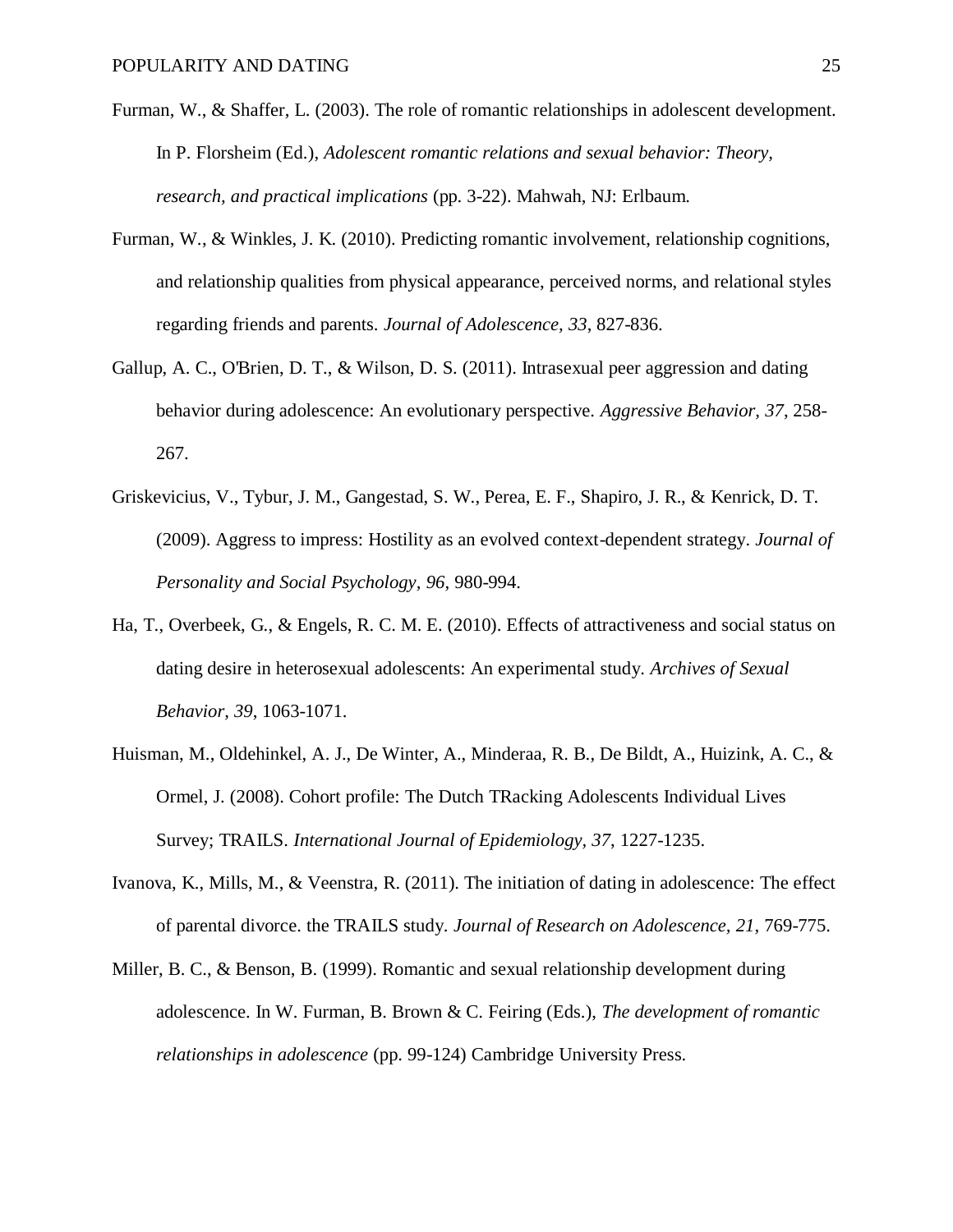- Miller, S., Lansford, J. E., Costanzo, P., Malone, P. S., Golonka, M., & Killeya-Jones, L. A. (2009). Early adolescent romantic partner status, peer standing, and problem behaviors. *Journal of Early Adolescence, 29*, 839-861.
- Moffitt, T. E. (1993). Adolescence-limited and life-course-persistent antisocial behavior—a developmental taxonomy. *Psychological Review, 100*, 674-701.
- Overbeek, G., Vollebergh, W., Engels, R. C. M. E., & Meeus, W. (2003). Parental attachment and romantic relationships: Associations with emotional disturbance during late adolescence. *Journal of Counseling Psychology, 50*, 28-39.
- Petersen, A. C., Crockett, L., Richards, M. & Boxer, A. (1988). A self-report measure of pubertal status: Reliability, validity, and initial norms. *Journal of Youth and Adolescence*, *17*, 117- 133.
- Rubin, K. H., Bukowski, W., & Parker, J. (2007). Peer interactions, relationships, and groups. In *Handbook of Child Psychology*,  $6<sup>th</sup>$  edition (pp. 571-675). John Wiley & Sons, Inc.
- Seiffge-Krenke, I. & Connolly, J. (2010). Adolescent romantic relationships across the globe: Involvement, conflict management, and linkages to parents and peer relationships. *International Journal of Behavioral Development, 34*, 97.
- Simon, V. A., Aikins, J. W., & Prinstein, M. J. (2008). Romantic partner selection and socialization during early adolescence. *Child Development, 79*, 1676-1692.

Sullivan, H. S. (1953). *The interpersonal theory of psychiatry*. New York: W W Norton & Co.

- Zeileis, A., Kleiber, C., & Jackman, S. (2008). Regression models for count data in R. *Journal of Statistical Software, 27*, 1-25.
- Zimmer-Gembeck, M. J., & Collins, W. A. (2008). Gender, mature appearance, alcohol use, and dating as correlates of sexual partner accumulation from ages 16-26 years. *Journal of Adolescent Health, 42*(6), 564-572.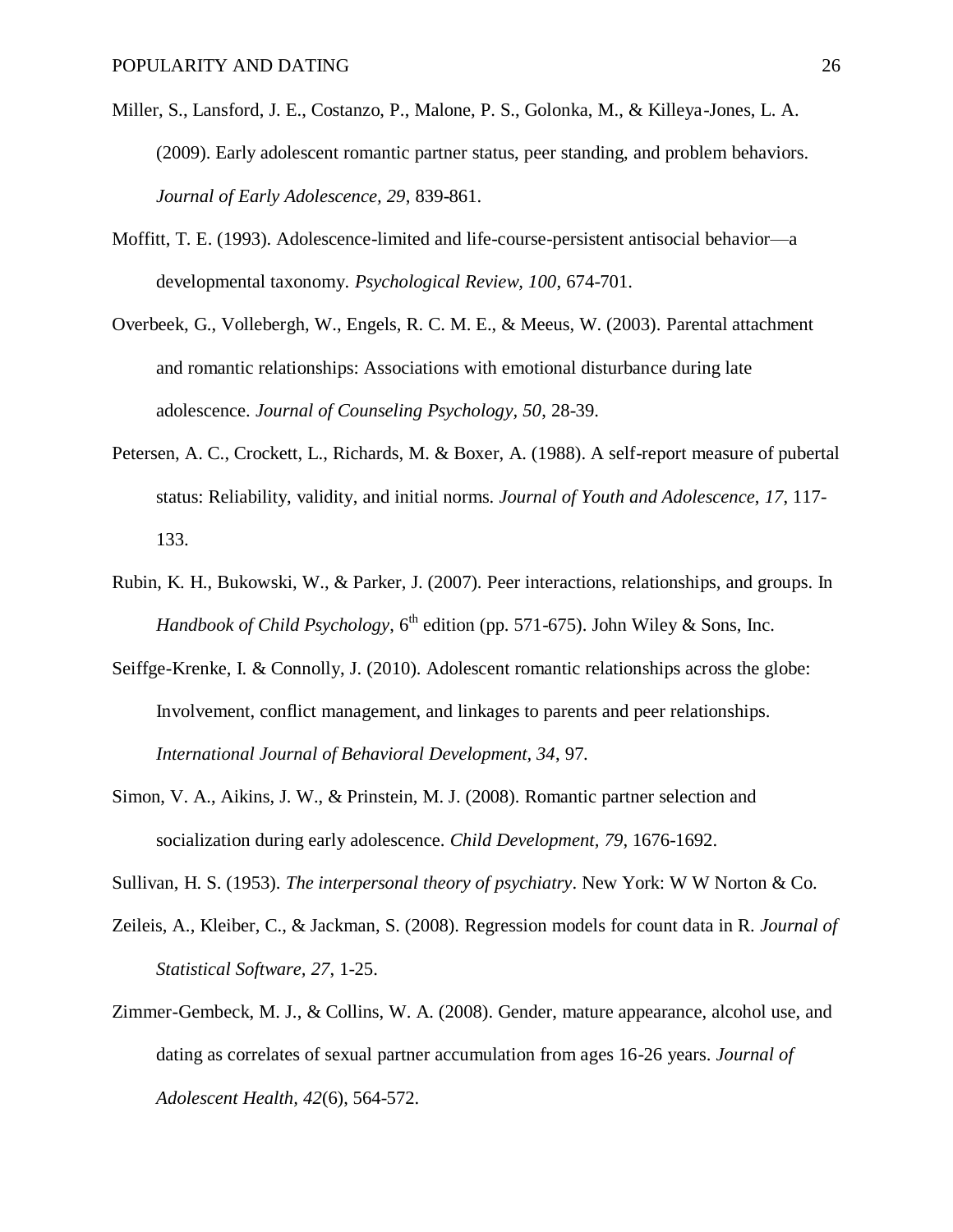Zimmer-Gembeck, M. J., Siebenbruner, J., & Collins, W. A. (2001). Diverse aspects of dating: Associations with psychosocial functioning from early to middle adolescence. *Journal of Adolescence, 24*, 313-336.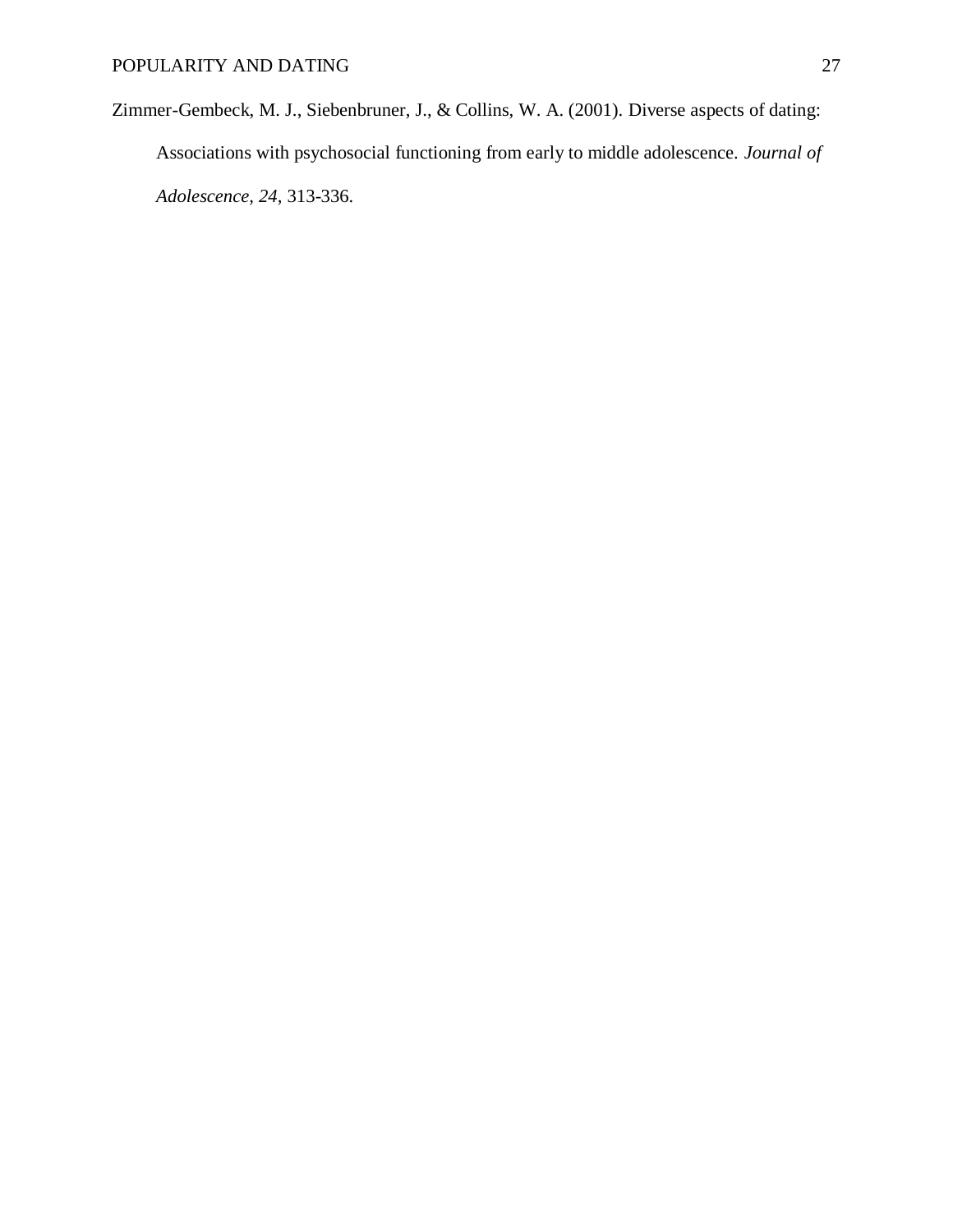## Table 1

# *Descriptive Statistics of Independent Variables*

| Variable                | Min. value     | Max.<br>value | Median   | Mean    | <b>SD</b> |
|-------------------------|----------------|---------------|----------|---------|-----------|
| Age at EHC interview    | 14.80          | 18.01         | 16.13    | 16.22   | 0.60      |
| <b>SES</b>              | $-1.73$        | 1.74          | 0.27     | 0.21    | 0.77      |
| Popularity              | 0.00           | 0.65          | 0.05     | 0.09    | 0.12      |
| Physical development    | $-3.21$        | 2.30          | 0.14     | $-0.02$ | 1.01      |
| Physical attractiveness | $\overline{0}$ |               | 0.13     | 0.19    | 0.20      |
| Athletic abilities      | $\overline{0}$ | 1             | 0.22     | 0.29    | 0.26      |
| Physical aggression     | $\overline{0}$ | 1             | $\Omega$ | 0.05    | 0.12      |
| Relational aggression   | $\overline{0}$ | 0.75          | 0.08     | 0.12    | 0.14      |
| Risk behavior           | $\overline{0}$ | 0.56          | $\Omega$ | 0.03    | 0.07      |
| Prosociality            | $\Omega$       | 0.58          | 0.17     | 0.17    | 0.10      |
| Unsupervised time       | $\overline{0}$ | 5.76          | 0.48     | 0.70    | 0.80      |
|                         |                |               |          |         |           |

|                            | Frequencies (%)        |                         |             |           |  |  |  |  |  |  |  |  |
|----------------------------|------------------------|-------------------------|-------------|-----------|--|--|--|--|--|--|--|--|
| Gender                     | Girls                  | 334 (57%)               | <b>Boys</b> | 256 (43%) |  |  |  |  |  |  |  |  |
| Parental divorce           | <b>Not</b><br>divorced | 503 (85%)               | Divorced    | 87 (15%)  |  |  |  |  |  |  |  |  |
| Dating                     | Non-daters             | 287 (49%)               | Daters      | 303 (51%) |  |  |  |  |  |  |  |  |
| Number of romantic         |                        | 176 (58.1%)             |             |           |  |  |  |  |  |  |  |  |
| relationships (for daters) | 2                      | $(30.7\%)$<br>93        |             |           |  |  |  |  |  |  |  |  |
|                            | 3                      | 27 (8.9%)               |             |           |  |  |  |  |  |  |  |  |
|                            |                        | $(1.7\%)$<br>$4\quad 5$ |             |           |  |  |  |  |  |  |  |  |
|                            |                        | $(0.3\%)$<br>5 1        |             |           |  |  |  |  |  |  |  |  |
|                            | 6                      | $(0.3\%)$               |             |           |  |  |  |  |  |  |  |  |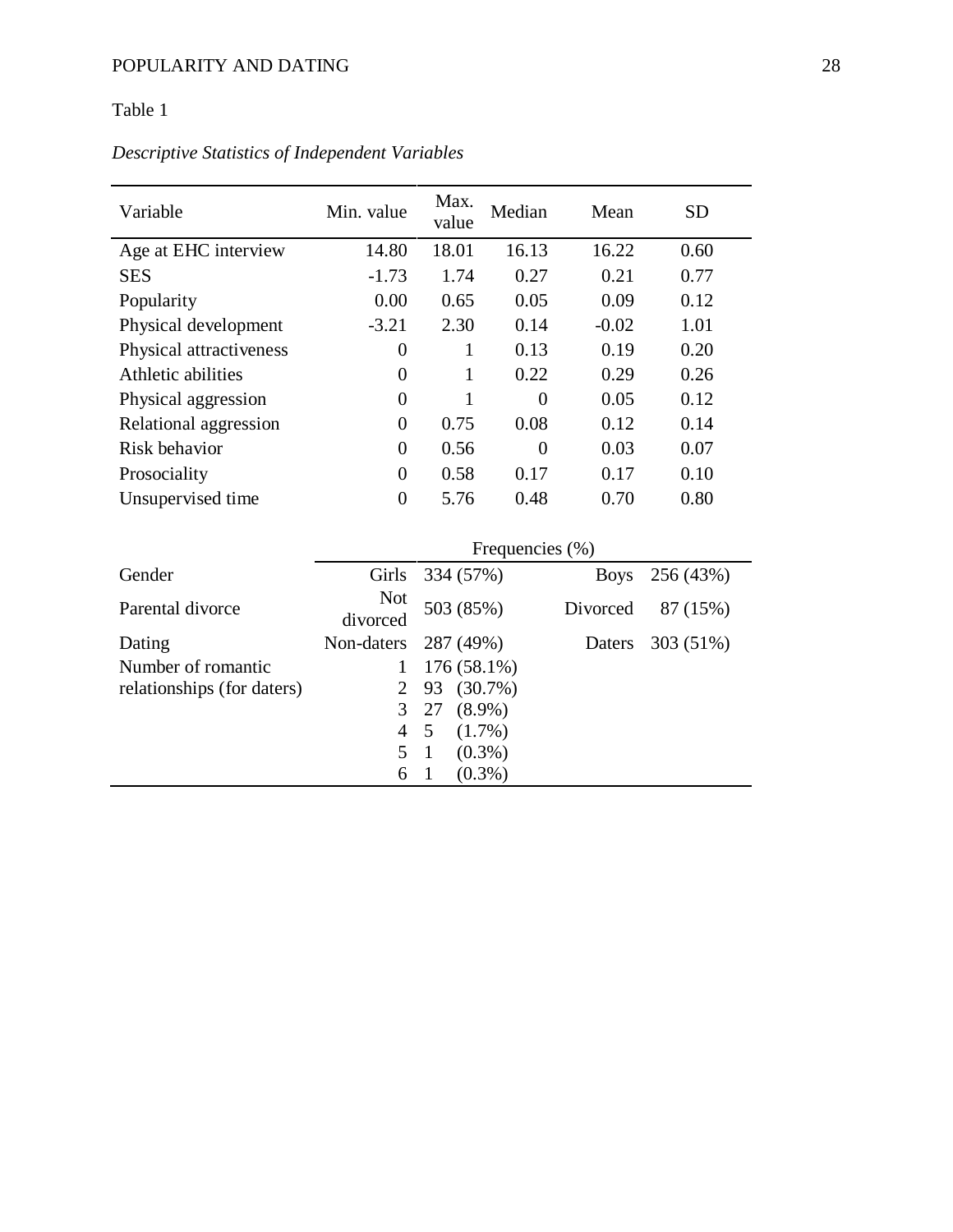## Table 2

## *Correlations between Study Variables*

|              |                         |                          | $\overline{2}$           | 3                        | $\overline{4}$           | 5                        | 6                        | 7                        | 8                        | 9                        | 10     | 11     |
|--------------|-------------------------|--------------------------|--------------------------|--------------------------|--------------------------|--------------------------|--------------------------|--------------------------|--------------------------|--------------------------|--------|--------|
| $\mathbf{1}$ | Age at EHC interview    | $\overline{\phantom{m}}$ | $-.01$                   | .08                      | .19                      | $-.05$                   | .03                      | .11                      | .11                      | .01                      | $-.08$ | .07    |
| 2            | <b>SES</b>              | $-.09$                   | $\overline{\phantom{0}}$ |                          | $.04 - .15$              | .10                      | .04                      | $-.08$                   | $-.32-.13$               |                          | .12    | $-.23$ |
| 3            | Popularity              | .06                      | $-.06$                   | $\overline{\phantom{m}}$ | $-.03$                   | .46                      | .38                      | .27                      | .27                      | .30                      | .17    | .26    |
| 4            | Physical development    | .17                      | $-.03$                   | .02                      | $\overline{\phantom{m}}$ | $-0.04$                  | $-.07$                   | .14                      | .04                      | $.02\,$                  | $-.04$ | .16    |
| 5            | Physical attractiveness | .00.                     | $-.01$                   | .50                      | .09                      | $\overline{\phantom{m}}$ | .49                      | .11                      | .08                      | .14                      | .32    | .08    |
| 6            | Athletic abilities      | $-.15$                   | .01                      | .30 <sub>1</sub>         | $-.06$                   | .44                      | $\overline{\phantom{m}}$ | .16                      | .21                      | .13                      | .27    | .16    |
| 7            | Risk behavior           | .17                      | $-.21$                   | .30                      | .07                      | .22                      | .02                      | $\overline{\phantom{m}}$ | .43                      | .16                      | $-.13$ | .23    |
| 8            | Physical aggression     | .15                      | $-.13$                   | .29                      | $-.04$                   | .04                      | .03                      | .28                      | $\overline{\phantom{m}}$ | .39                      | $-.14$ | .22    |
| 9            | Relational aggression   | .17                      | $-.08$                   | .42                      | .02                      | .19                      | .09                      | .26                      | .44                      | $\overline{\phantom{m}}$ | $-.02$ | .14    |
| 10           | Prosociality            | $-.02$                   | .03                      | .27                      | .01                      | .44                      | .35                      | .07                      | $-.02$                   | .06                      |        | $-.02$ |
| 11           | Unsupervised time       | .19                      | $-26$                    | .18                      | .07                      | .04                      | .03                      | .46                      | 0.11                     | .12                      | .59    |        |

Note. Correlations for boys (n=251) above and girls (n=326) below the diagonal;  $r > |.17|$ ,  $p < .01$ ; *Italics -* significant gender differences (Fisher z), *p* < .05 (two-tailed).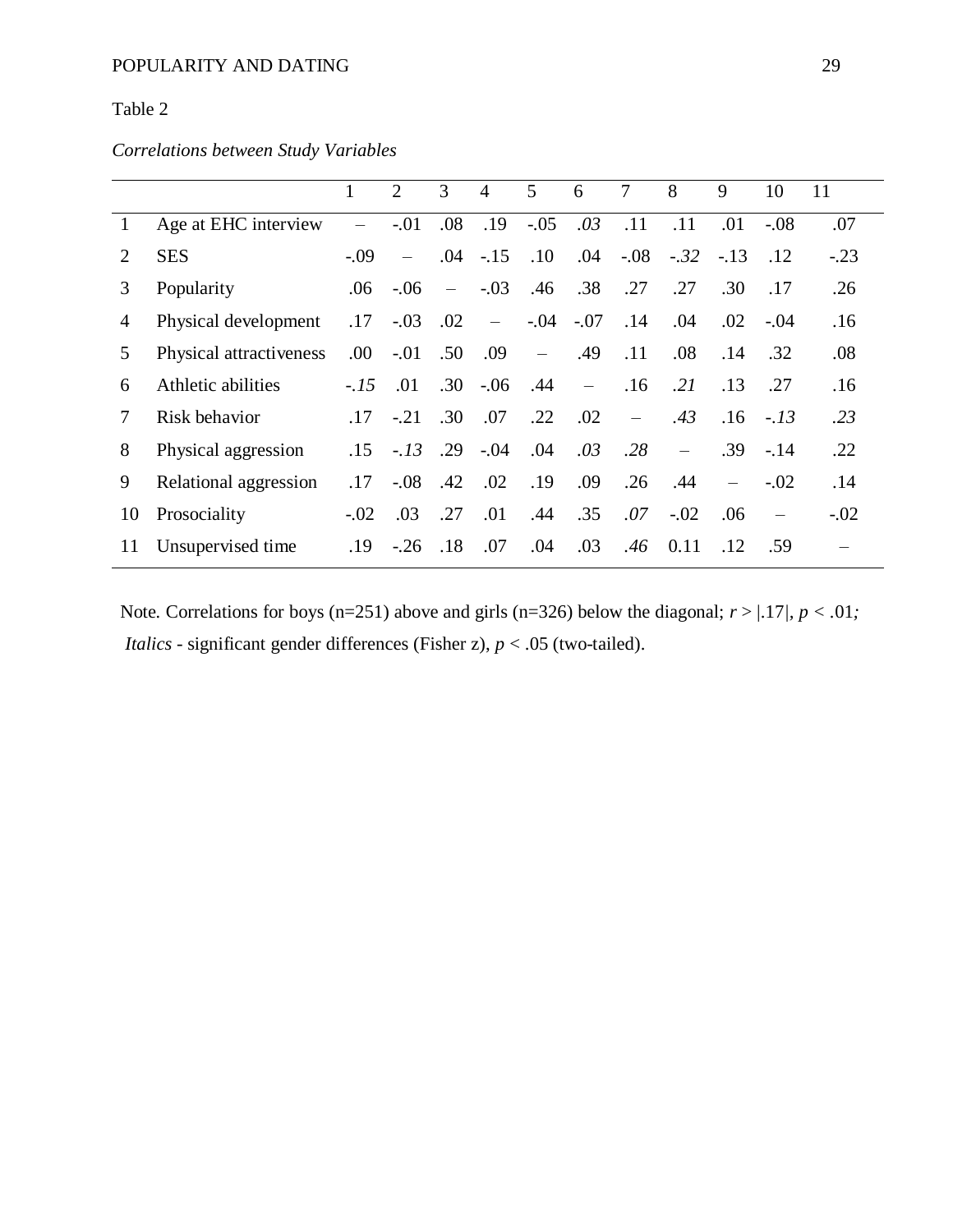## Table 3

*Differences between Boys and Girls and Daters and Non-Daters on the Study Variables*

|                         | <i>Estimates</i> ( <i>SE</i> ) |                  |                  |                        |  |  |
|-------------------------|--------------------------------|------------------|------------------|------------------------|--|--|
| Independent variables   | Intercept                      | Gender           | Dating           | Gender $\times$ Dating |  |  |
| Age at EHC interview    | $16.11(0.05)$ **               | 0.05(0.05)       | $0.21(0.07)$ **  | $-0.05(0.10)$          |  |  |
| <b>SES</b>              | $0.37(0.06)$ **                | $-0.08(0.09)$    | $-0.28(0.08)$ ** | 0.11(0.13)             |  |  |
| Popularity              | $0.07(0.01)$ **                | $-0.01(0.01)$    | $0.05(0.01)$ **  | $-0.01(0.02)$          |  |  |
| Physical development    | $-0.08(0.08)$                  | $-0.17(0.12)$    | 0.10(0.11)       | $0.43(0.17)$ *         |  |  |
| Physical attractiveness | $0.22(0.02)$ **                | $-0.12(0.02)$ ** | $0.07(0.02)$ **  | $-0.03(0.03)$          |  |  |
| Athletic abilities      | $0.21(0.02)$ **                | $0.14(0.03)$ **  | 0.02(0.03)       | 0.06(0.04)             |  |  |
| Risk behavior           | 0.01(0.01)                     | 0.01(0.01)       | $0.03(0.01)$ **  | 0.01(0.01)             |  |  |
| Physical aggression     | 0.01(0.01)                     | $0.05(0.01)$ **  | 0.02(0.01)       | $0.04(0.02)*$          |  |  |
| Relational aggression   | $0.13(0.01)$ **                | $-0.06(0.02)$ ** | $0.06(0.01)$ **  | $-0.04(0.02)$          |  |  |
| Prosociality            | $0.20(0.01)$ **                | $-0.06(0.01)$ ** | $-0.01(0.01)$    | 0.01(0.02)             |  |  |
| Unsupervised time       | $0.44(0.06)$ **                | 0.12(0.09)       | $0.44(0.09)$ **  | $-0.07(0.13)$          |  |  |

Note. \*  $p < .05$ ; \*\*  $p < .01$ . Gender is coded as  $0 =$  girls and  $1 =$  boys.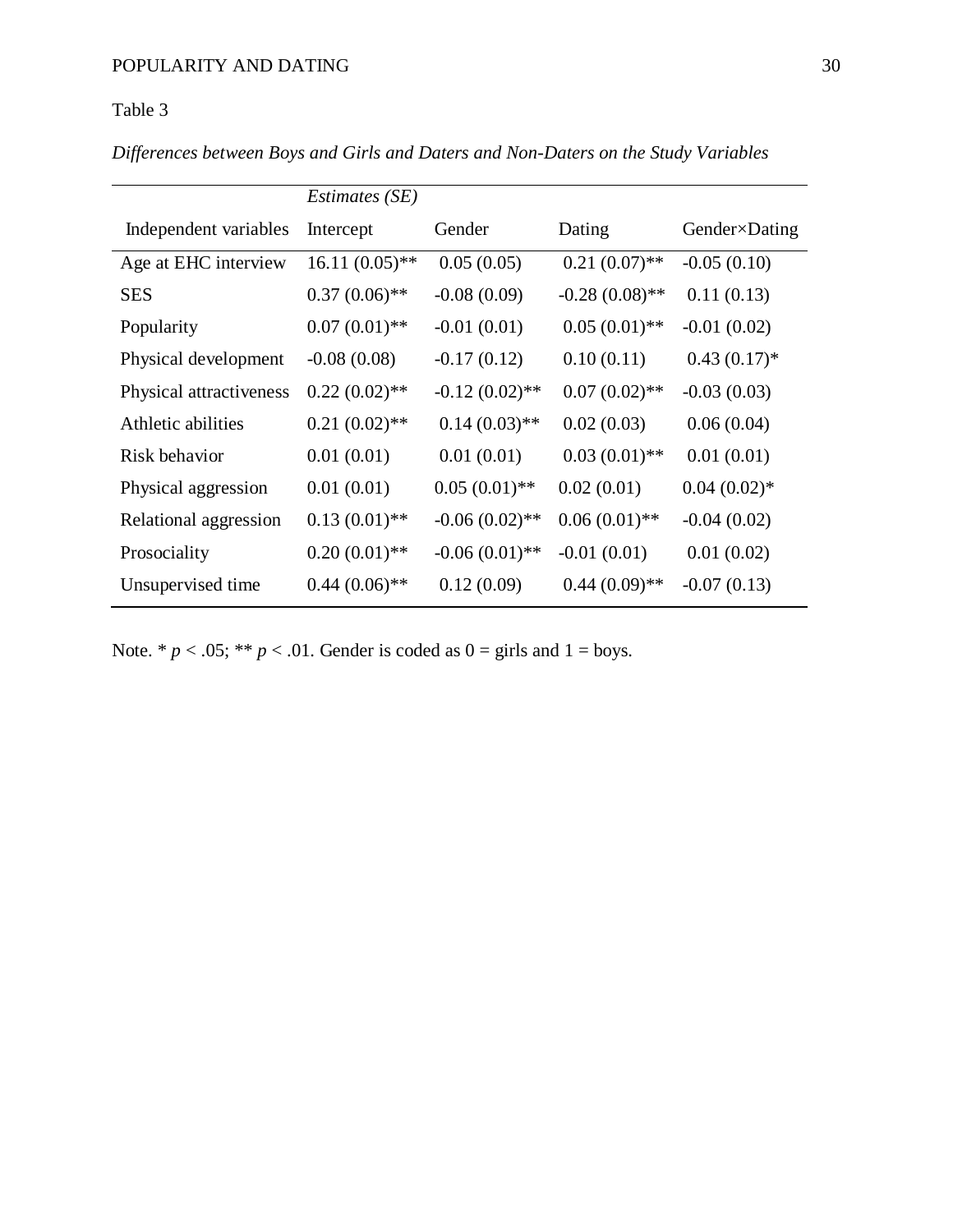## Table 4

*Zero Hurdle Model Analyses (Binomial with Logit Link) on Whether or Not an Adolescent Has Had a Romantic Relationship*

|                                      | <b>Basic model</b>                  | <b>Maturity</b><br>model    | <b>Risk</b><br>model        | <b>Aggression</b><br>model | Prosociality<br>model           | Unsupervised<br>time model  | <b>Full model</b>     | <b>Parsimonious model</b>  |
|--------------------------------------|-------------------------------------|-----------------------------|-----------------------------|----------------------------|---------------------------------|-----------------------------|-----------------------|----------------------------|
|                                      | SE<br><b>OR</b><br>$\boldsymbol{B}$ | SE OR<br>B                  | SE OR<br>B                  | SE OR<br>B                 | $S\hspace{-0.08em}E$<br>OR<br>B | SE OR<br>B                  | SE OR<br>B            | SE<br><b>OR</b><br>B       |
| Intercept                            | $-7.61**2.42$                       | $-7.34**2.52$               | $-6.83**2.46$               | $-7.27**2.45$              | $-7.20**2.44$                   | $-7.30**2.49$               | $-5.97$<br>$*2.65$    | $-6.00*$<br>2.62           |
| <b>SES</b>                           | $-.34**.12$ 0.72                    | $-.32**.12$ 0.72            | $-.29*$<br>$.12 \quad 0.75$ | $-.28*$ .12 0.75           | $-.34**.12$ 0.72                | $.12 \quad 0.77$<br>$-.26*$ | $-.20$<br>.13<br>0.82 | $-.23*$<br>.13<br>0.77     |
| Age at EHC interview                 | $.47**.15$ 1.60                     | $.44**.15$ 1.55             | $.42**.15$ 1.52             | $.44**.15$ 1.55            | $.47**.15$ 1.60                 | $.43**.15$ 1.54             | .36 *.16 1.44         | $.37*$<br>.16<br>1.45      |
| Parental divorce                     | .47<br>$.26$ 1.60                   | $.57*$ .27 1.76             | $.26$ 1.59<br>.46           | .47<br>$.26$ 1.60          | .26 1.54<br>.43                 | .27 1.54<br>.43             | .28 1.54<br>.43       |                            |
| Gender (male)                        | $-.55**.18$ 0.57                    | $.22 \quad 0.62$<br>$-.48*$ | $-.63**.18$ 0.53            | $-.56**.20$ 0.57           | $-0.98**0.38$ 0.38              | $-.57**.18$<br>0.57         | $-1.30**.42$ 0.27     | $-1.31**$ .40 0.27         |
| Popularity                           | $.17**.04$ 1.19                     | $.13**.04$ 1.14             | $.14**.04$ 1.15             | $.14**.04$ 1.15            | $.18**.04$ 1.20                 | $.15**.04$ 1.16             | .08<br>.05<br>1.08    | $.10*$<br>.05<br>1.10      |
| Physical development                 |                                     | $.12$ 1.03<br>.03           |                             |                            |                                 |                             | .12 1.03<br>.03       | .12<br>.03<br>1.03         |
| Physical development $\times$ gender |                                     | $.48**.18$ 1.61             |                             |                            |                                 |                             | $*$ .19 1.53<br>.43   | $.42*$<br>.19<br>1.52      |
| Physical attractiveness              |                                     | .56 2.38<br>.87             |                             |                            |                                 |                             | .08<br>$*.03$ 1.08    | $.08**03$<br>1.08          |
| Athletic abilities                   |                                     | .40<br>1.43<br>.36          |                             |                            |                                 |                             | $.02$ 1.01<br>.01     |                            |
| Risk behavior                        |                                     |                             | $.32**.10$ 1.38             |                            |                                 |                             | $.10$ 1.19<br>.17     | $.10 \quad 1.24$<br>$.21*$ |
| Physical aggressions                 |                                     |                             |                             | .05 1.07<br>.07            |                                 |                             | $.05$ 1.05<br>.05     |                            |
| Relational aggressions               |                                     |                             |                             | .04 1.05<br>.05            |                                 |                             | .04<br>$.04$ 1.04     |                            |
| Prosociality                         |                                     |                             |                             |                            | $.06$ 0.90<br>$-.10$            |                             | $-.19**.07$ 0.83      | $-.20**.07$<br>0.82        |
| Prosociality $\times$ gender         |                                     |                             |                             |                            | $.10$ 1.11<br>.11               |                             | $*$ .11 1.25<br>.22   | $.23*$<br>.11<br>1.26      |
| Unsupervised time                    |                                     |                             |                             |                            |                                 | $.60**.14$ 1.82             | $.53**.15$ 1.70       | $.55**$ .15<br>1.74        |
| Log-likelihood                       | $-669.10$                           | $-651.30$                   | $-662.20$                   | $-666.20$                  | $-667.50$                       | $-648.70$                   | $-629.10$             | $-632.70$                  |
| $\mathit{df}$                        | 13                                  | 21                          | 15                          | 17                         | 17                              | 15                          | 33                    | 25                         |
| AIC                                  | 1364.16                             | 1344.52                     | 1354.43                     | 1366.46                    | 1369.00                         | 1327.35                     | 1324.21               | 1315.46                    |
| N                                    | 585                                 | 581                         | 585                         | 585                        | 585                             | 577                         | 577                   | 577                        |

Note:  $OR =$  Odds Ratio  $(e^{b})$ ;  $\frac{b}{p}$  < .05.  $\frac{b}{p}$  < .01.